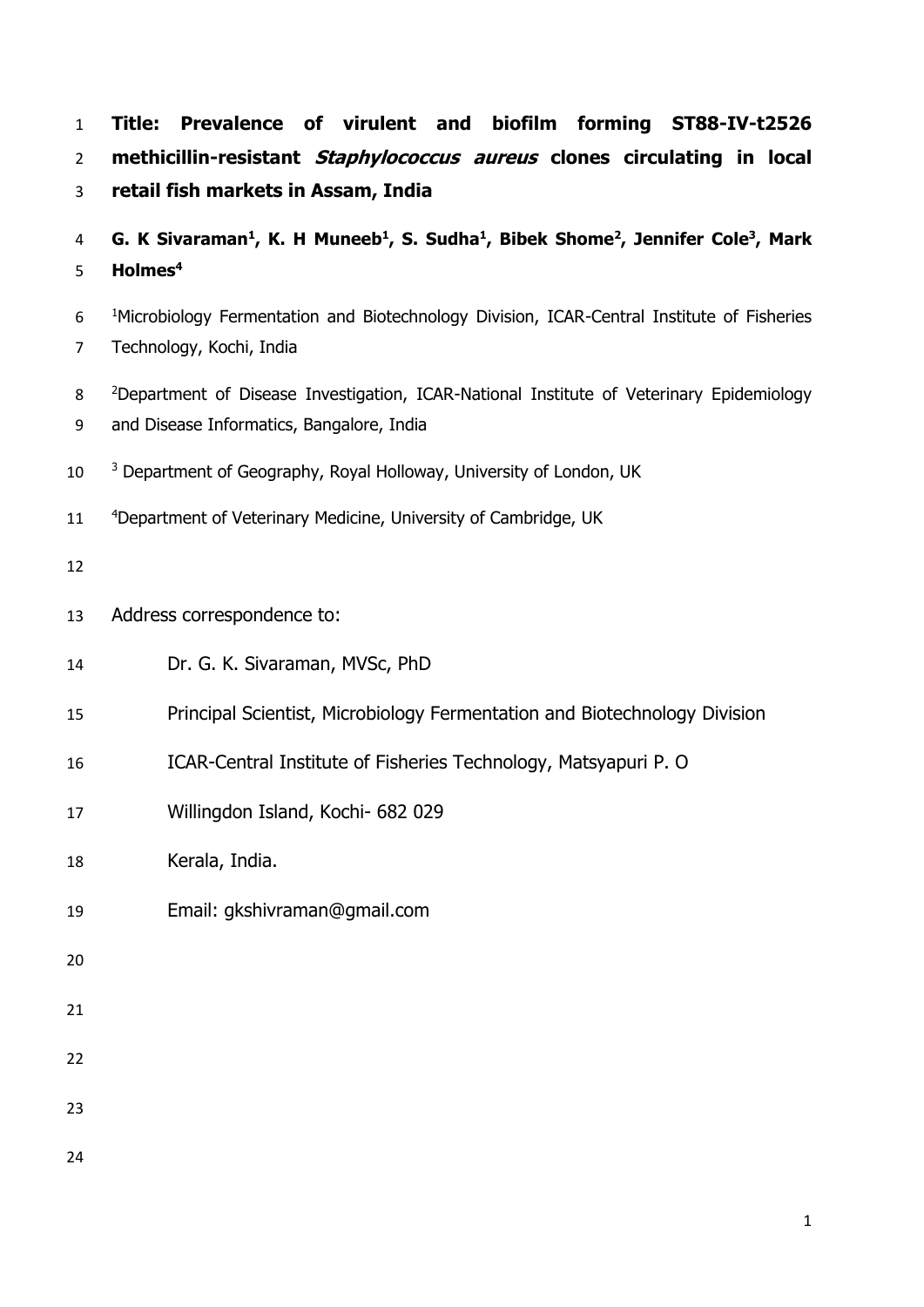## **Abstract**

 The burden of antimicrobial resistance (AMR), particularly in India has been 27 increased alarmingly. Methicillin-resistance in Staphylococcus aureus has been recognized as serious threat to the human especially if they are biofilm forming and equipped with virulence factors. In the present study monitoring of antibiotic resistant S. aureus was performed at three selected sites in Assam, India in August 2019 and February 2020. Ethnographic information was collected from the fish vendors in order to track and address potential sources of contamination. Twenty 33 three potential methicillin-resistant S, aureus (MRSA) strains were identified from fish sold by these vendors and subjected to molecular characterization. The antimicrobial resistance profile of these MRSA strains were regarded as multidrug- resistant (MDR) as they were resistant to ≥3 classes of antibiotics. The most prevalent resistance profile was; ampicillin-cefazolin-cefoxitin-gentamicin-38 norfloxacin-oxacillin-penicillin. Accessory gene regulators III (agr III) type MRSA 39 (18/23, 78.26%) were found to be predominant compared to  $aqr$  I type (5/23, 40 21.74%). Four isolates (17.39%) were observed to carry SCCmec-IV elements, 41 which is a typical feature of community-associated MRSA (CA-MRSA). Two SCCmec- IV MRSA isolates were found to harbour panton-valentine-leucocidin (PVL) toxin 43 genes and were resistant to macrolide in addition to beta-lactams. MLST and spa 44 typing identified all MRSA as ST88 with spa type t2526. This is the first report from 45 India on the incidence of ST88-SCCmec-IV (ST88-IV) MRSA in a fish market and its aquatic environs. The high prevalence of a single MLST clone, ST88, suggests that this lineage has a unique survival advantage in this environment. The study discusses the contribution of hospital wastewater in the dissemination of pathogenic MRSA clones to aquatic resources and then to humans through the food chain.

 Keywords: CA-MRSA, Molecular epidemiology, Virulence genes, biofilm-associated genes, Fish samples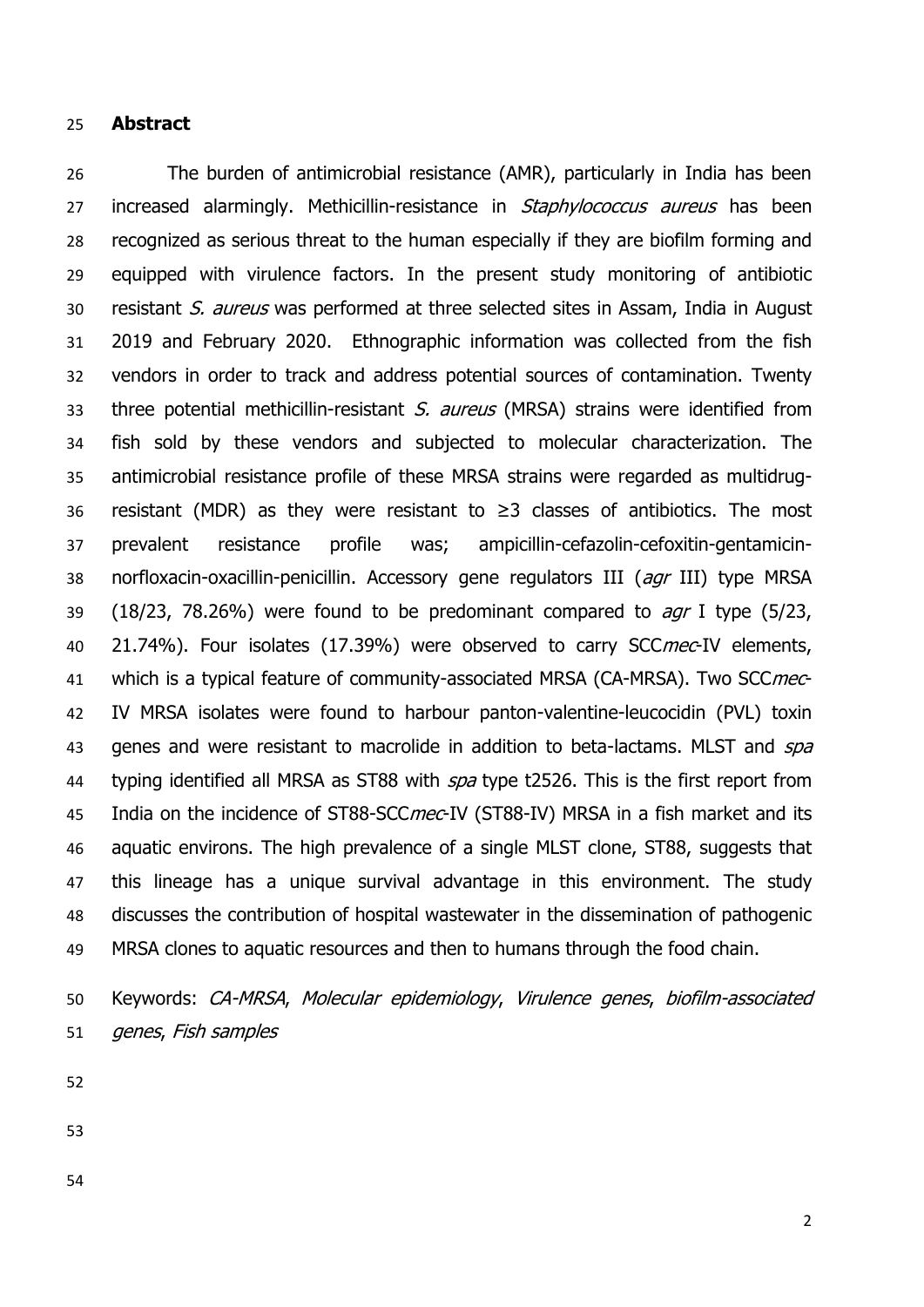## **1. Introduction**

56 Staphylococcus aureus is an important opportunist pathogen found on the skin and in the nasal cavity of people and animals. It can cause a wide range of 58 diseases and toxinoses. S. aureus may be responsible for life threatening disease such as bacteraemia or sepsis, and can lead to pneumonia in people with underlying pulmonary disorders. Deep-seated infections such as osteomyelitis and endocarditis 61 are also attributed to S. aureus (Rehm et al., 2008). Additionally, S. aureus is equipped with an extensive array of virulence factors associated with disease and food poisoning such as enterotoxins, exfoliative toxins, toxic shock syndrome toxin-64 1, Panton-Valentine Leucocidin  $(pv)$ , staphylococcal complement inhibitor and haemolysin. Staphylococcal scarlet fever (SSF) and toxic shock syndrome (TSS) are two rare superantigen mediated infections that can result in non-specific, excessive 67 stimulation of T-cells. Antimicrobial-resistance (AMR) in S. aureus has been recognised as a global threat, as resistance to the drugs constrains therapeutic 69 opportunities (Foster, 2017). The history of methicillin-resistance in S. aureus dated 70 back to 1960 when the first case of methicillin-resistant S. aureus (MRSA) was reported in United Kingdom, two years after the discovery of methicillin. Since then, the incidence of MRSA, particularly in India has escalated alarmingly and is still on the rise. For instance, the numbers of MRSA isolated increased from 29% to 47% during 2009 to 2014 (Kulkarni et al., 2019). Owing to the new antibiotic paradox, India has witnessed a considerable rise in AMR-attributed mortality and morbidity. 76 The transition of methicillin-susceptible S. aureus (MSSA) to MRSA results from the 77 acquisition of a methicillin-resistance determinant; the *mecA* gene found on a highly 78 transmissible genomic island called the staphylococcal cassette chromosome mec 79 (SCCmec) (Sekizuka et al., 2019). A homologue of mecA called mecC was first reported in 2011 (García-Álvarez et al., 2011) and is found in MRSA which are differentially resistant to cephalosporin (Kim et al., 2012). Initially, MRSA was found to be a nosocomial pathogen, associated predominantly with hospital and nursing home infections. Subsequently, a number of MRSA infections were observed in patients without exposure to healthcare institutions caused by different MRSA lineages now referred to as community-associated MRSA (CA-MRSA). Clinical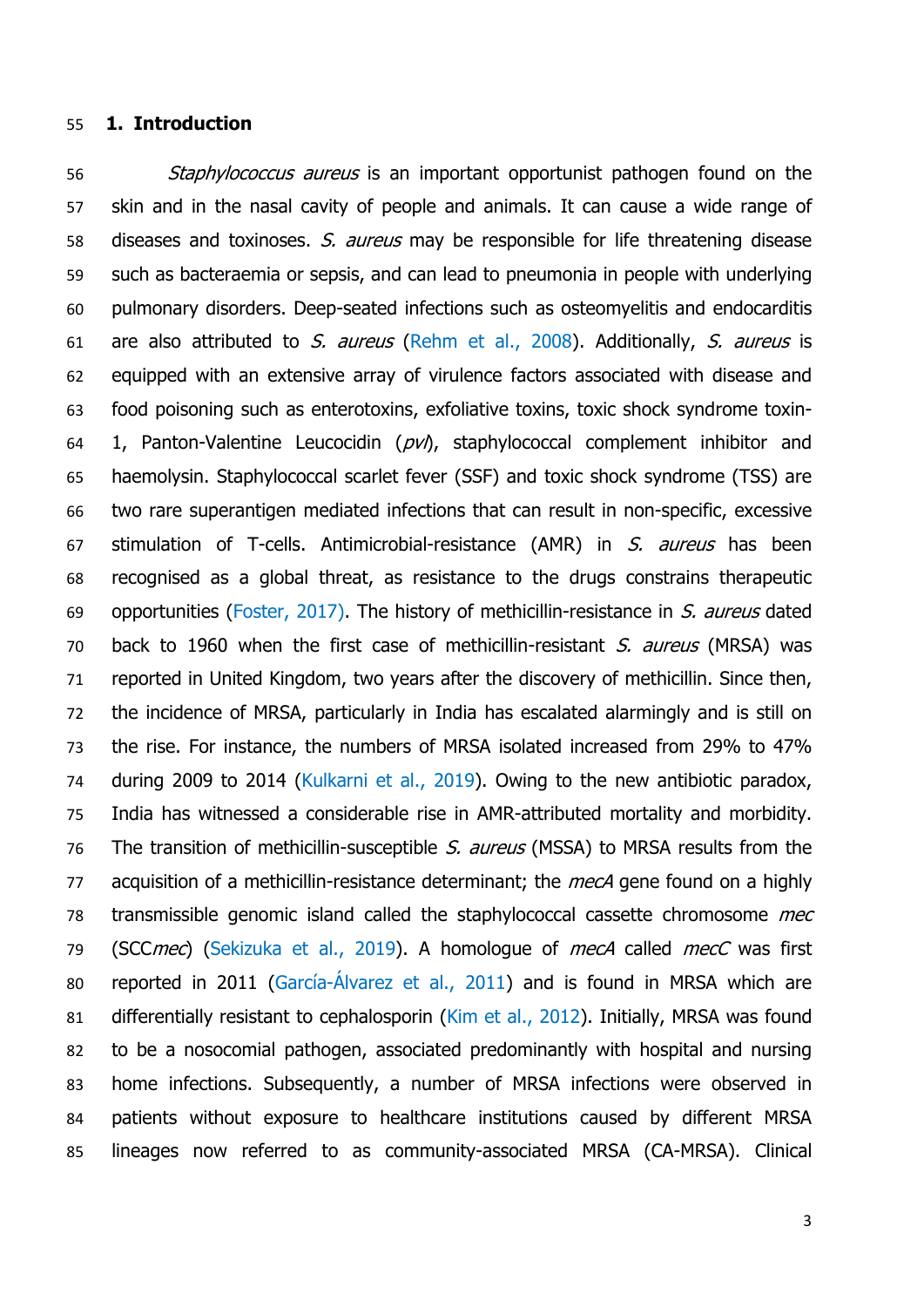manifestations of CA-MRSA include mild skin and soft tissue infections and also fatal necrotizing pneumonia. CA-MRSA lineages include ST1-IV (USA400), ST8-IV (USA300), ST80-IV (European clone) and ST30-IV (Southwest pacific clone). Although initially found in North America numerous cases of infection have been reported from different parts of the world (Kong et al., 2016). CA-MRSA lineages 91 typically have smaller SCCmec types and often possess a gene producing PVL.

 Aquaculture plays a crucial role not only in delivering nutrition but also through its economic contribution. In Assam, India the fishery sector provides around 2% of gross state domestic product (GSDP) to the state economy every year (Gogoi et al., 2015). Approximately 0.3 million hectares of land in Assam is covered with a variety of water resources including ponds, rivers and beels (lake-like wetlands). Environmental conditions in this state are congenial for freshwater fish cultures for species native to sub-tropical climates and there is significant piscine diversity in the local ecosystem. In spite of advantages, the state has not still achieved self-sufficiency to meet the fish demand from the population in Assam owing to insufficient local fishing or aquaculture industry, unsustainable utilization of local aquatic resources and inappropriate farming system approaches (FSA). However, better awareness of fish farming approaches, scientific farming practices, and accessibility to new farming technologies among local farmers is expected to bring progressive growth in aquaculture. Recently, the studies from India have attested the incidence of MRSA in foods of animal origin and aquaculture settings (Bhowmik et al, 2021; Sannat et al 2021). The purpose of the present study was isolation of MRSA and its molecular characterizations of toxic and biofilm-associated genes in order to understand the molecular epidemiology of the MRSA from fish environs.

## **2. Methods**

## 112 2.1 Sample collection

 An ethnographic study was performed prior to sampling based on which the study sites were selected. Accordingly, samples were collected in August, 2019 and February, 2020 from retail markets and natural water bodies located in three distinct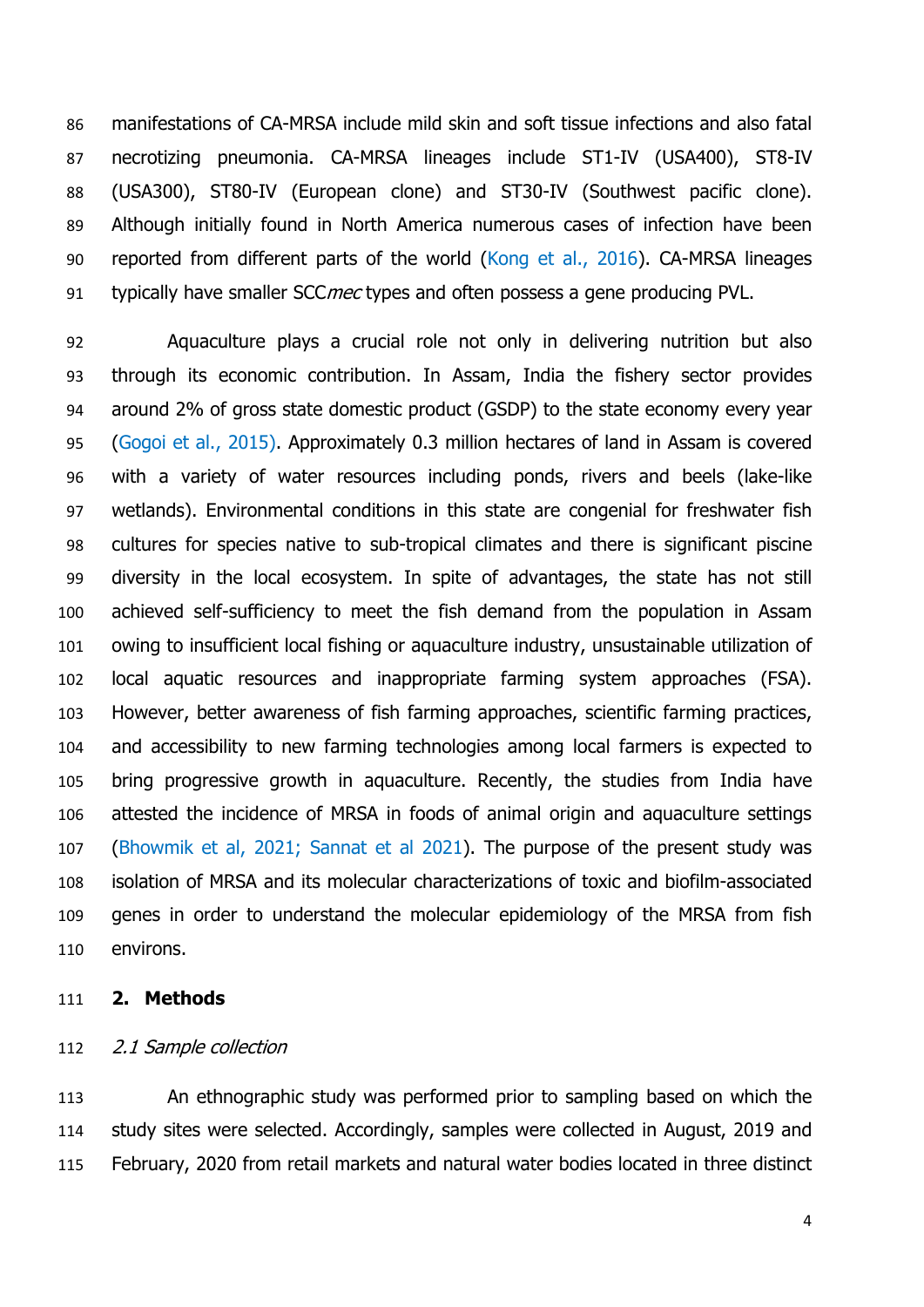sites: Silagrant (site 1, 26.176570° N, 91.689732° E), Garchuk (site 2, 26.104791° 117 N, 91.712418° E) and North Guwahati Township Committee (site 3, 26.193736° N, 118 91.721780° E). The three study sites were characterised by the presence of natural water bodies having proximity to the hospitals and various industries. This confounded at the possibility of water bodies getting contaminated by these hospital and industrial effluents. In view of this, a total of 173 samples comprising diverse 122 piscine fauna were collected from site 1 (n=45), site 2 (n=54) and site 3 (n=74). Samples were immediately transferred to a sterile polythene bag on ice and transported to the laboratory in a chilled condition. The fish samples were macerated and aseptically transferred to the staphylococcal enrichment media (tryptic soy broth supplemented with 1% sodium pyruvate and 10% sodium chloride). The mannitol salt agar (MSA) was inoculated with enriched culture and the typical yellow colony (mannitol-fermenting) were picked and subjected to further studies.

## 2.2 Identification of S. aureus and its antimicrobial susceptibility test (AST)

 The necessary precautions were taken and the biosafety practices were strictly followed for handling and disposal of the bacterial cultures and other hazardous chemicals. The antibiotic susceptibility of the confirmed MRSA isolates was determined using different beta-lactam (cephalosporin, cephamycin and penicillins) and non-beta-lactam (fluroquinolones, aminoglycosides, rifamycin, glycopeptides, folate pathway antagonists, lincosamides, lipopeptides, macrolides, nitro heterocyclics, oxazolidinones, streptogramin and tetraycyclins) antibiotics. The 137 S. aureus cultures were enriched and then isolated on mannitol salt agar (MSA). BD 138 Phoenix<sup>TM</sup> M50 system (BD Diagnostic Systems, Sparks, MD) was employed for the 139 bacterial identification and to study AST profile of the selected isolates (Hong et al., 2019). Clinical and Laboratory Standard Institute (CLSI) guidelines were followed for the interpretation of the resistance patterns (CLSI, 2020). Multiple antibiotic resistance (MAR) index was calculated for each isolates as the ratio of number of antibiotics to which isolates showed resistance to the total number antibiotics to which isolates were exposed (Sivaraman et al., 2020).

2.3 Phenotypic and genotypic confirmation of MRSA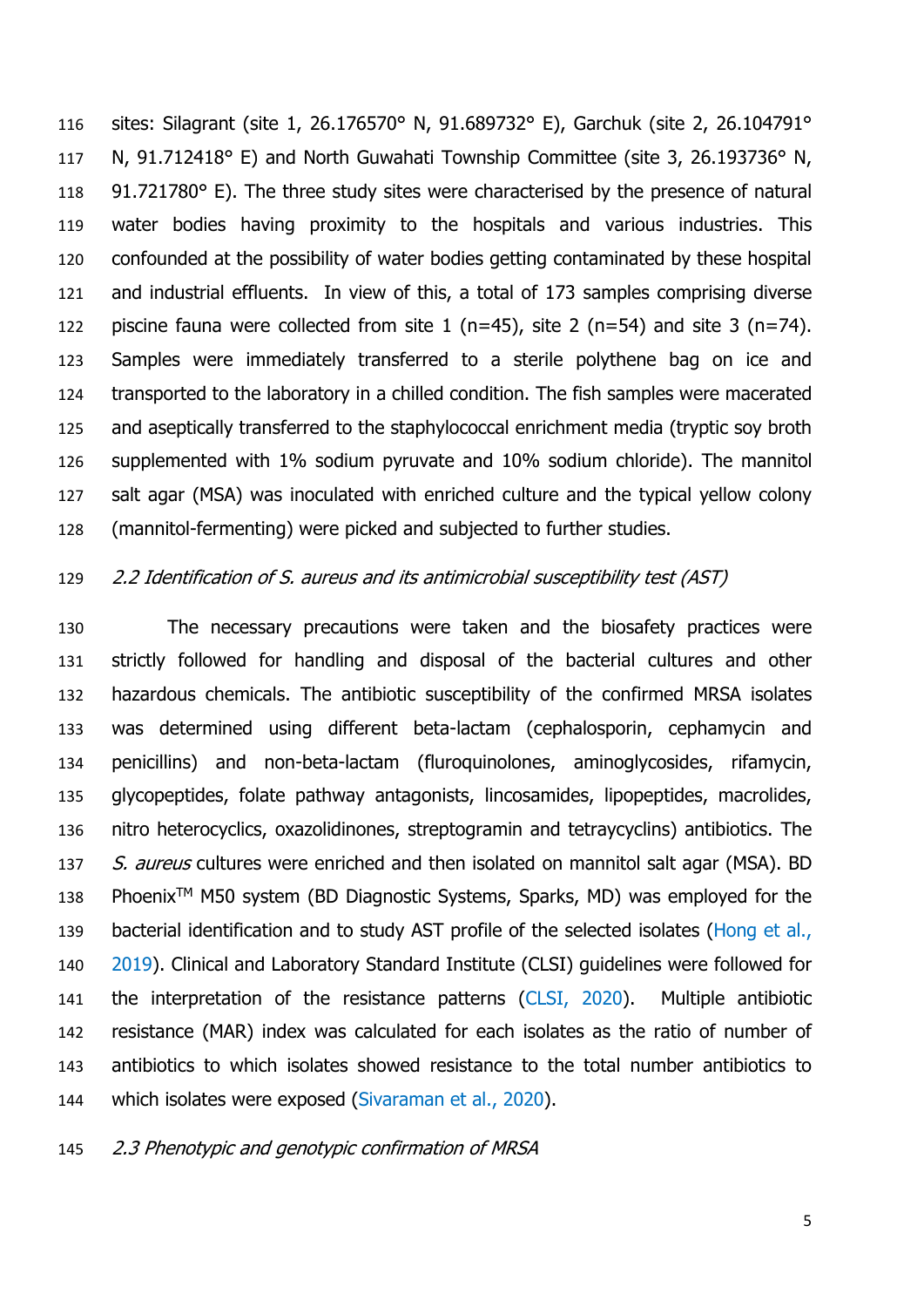146 Mannitol-fermenting colonies ( $n=5$ ) with the typical appearance of S. aureus were picked from each mannitol salt agar (MSA) plate to screen the phenotypic resistance to oxacillin (CLSI, 2020). The cell suspension were prepared by inoculating Brain Heart Infusion (BHI) broth with presumptive S. aureus colonies which was then spot inoculated on Mueller-Hinton Agar (MHA) containing oxacillin (6µg/mL) and salt (4%). The growth of the colonies was observed and those isolates grown on MHA plate containing antibiotic is considered as phenotypically resistant to oxacillin.

154 The primers used in the present study are listed in table 1. All the PCRs were 155 performed using REDTaq<sup>®</sup> ReadyMix<sup>™</sup> PCR Reaction Mix (Sigma). The isolates were 156 subjected to the PCR amplification of 23S rRNA for species confirmation with the 157 following PCR conditions: 94°C for 5 min (initial denaturation) followed by 30 cycles 158 of 94°C for 30s, 60°C for 30s, and 72°C for 45s and then a final extension step of 159 72°C for 10 min (Shome et al., 2011). The purity of all the PCR products was 160 checked on 1.5% agarose gel containing ethidium bromide (10  $\mu$ g ml<sup>-1</sup>). Another 161 uniplex PCR was recruited for the genotypic detection *mecA* gene with the PCR 162 conditions: 40 cycles of 90°C for 30s, 55°C for 30s, 72°C for 1 min and a final 163 extension of 72°C for 5 min (Lee, 2003). DNA was isolated using DNeasy Blood & 164 Tissue Kit (Qiagen, Italy) according to the manufacturer's instructions. The same 165 DNA was used for all the PCR reactions.

## 166 2.4 Screening of toxin genes

167 Uniplex PCR was employed for the molecular detection of panton-valentine 168 leukocidin (pvl; lukS-PV and lukF-PV) genes with the PCR conditions: 30 cycles of 169 94°C for 30s, 55°C for 30s and 72°C for 1 min (Lina et al., 1999). Three multiplex 170 PCRs were performed for the screening of staphylococcal enterotoxins, exfoliative 171 toxins and toxic shock syndrome toxin-1 (sea, seb, sec, sed; multiplex 1, see seg, 172 seh, sei; multiplex 2, tst, eta and etb; multiplex 3) with the thermal conditions: 94°C 173 for 1 min, 55°C for 1 min and 72°C for 1 min (Jarraud et al., 1999).

174 2.5 Screening of biofilm-associated genes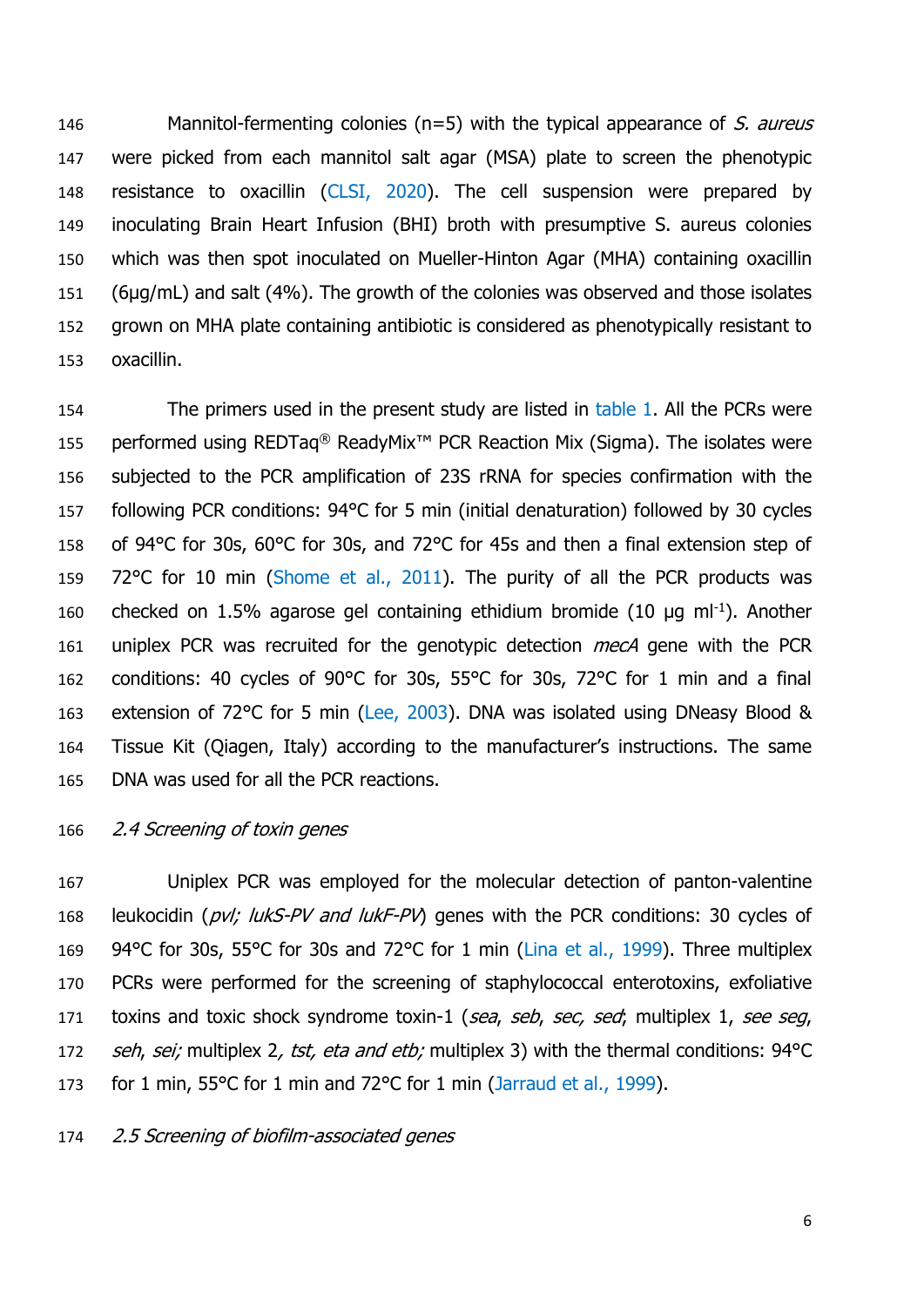175 Biofilm forming potential of the isolates were preliminarily assessed using congo 176 red agar (CRA) test (Bose et al., 2009). The CRA positive isolates were further 177 subjected to PCR amplification of biofilm-associated genes. Multiplex PCR (multiplex 178 4) was employed for the molecular detection of *clfA, fib* and *fnbB* with PCR 179 conditions: an initial denaturation at 94°C for 5 min followed by 25 cycles of 94°C 180 for 1 min, 55°C for 1 min and 72°C for 1 min (Tristan et al., 2003). Uniplex PCRs 181 were employed for the screening of *icaA* and *icaD* with the following thermal 182 conditions: 95°C for 5 min (initial denaturation), 30 cycles of 95°C for 30s, 49°C for 183 45s, 72°C for 1 min and then a final extension of 72°C for 7 min (Notcovich et al., 184 2018) *icaB* (30 cycles of 94°C for 30s, 52°C for 1 min and 72°C for 1.5 min), *icaC* 185 (30 cycles of 94°C for 30s, 50°C for 1 min and 72°C for 1.5 min) and *clfB* (initial 186 denaturation at 94°C for 5 min, 30 cycles of 94°C for 40s, 57°C for 50s, 72°C for 50s 187 and a final extension at 72°C for 10 min) genes (Kiem et al., 2004; Tang et al., 188 2013).

## 189 2.6 Epidemiological typing

190 The staphylococcal protein A (spa) gene repeats were amplified using the 191 standard primers and the following thermal conditions: initial denaturation at 94°C 192 for 5 min, 30 cycles of 94°C for 30s, 55°C for 30s and 72°C for 1 min, then a final 193 extension at 72°C for 5 min (Hashemizadeh et al., 2020). Further, the spa type was 194 assigned by using the available online database (http://spatyper.fortinbras.us/).

195 SCCmec typing (multiplex 5) was performed as per the standard protocol. 196 PCR conditions were as follows; 94°C for 4 min (initial denaturation), 30 cycles of 197 94°C 30s, 53°C for 30s and 72°C for 1 min, and a final extension at 72°C for 4 min 198 (Milherico et al., 2007). SCC mec type was predicted based on the PCR amplification 199 of different genes in *mec* and *ccr* gene complexes.

200 Accessory gene regulator (*agr*) typing (multiplex 6) was performed using a 201 common forward primer ( $pan$ ) and four different reverse primers ( $agr1$ ,  $agr2$ ,  $agr3$ 202 and  $aqr4$ ) to distinguish the isolates to four different  $aqr$  groups with the following 203 thermal conditions: 1 cycle of 94°C for 5 min followed by 26 cycles of 94°C for 30s,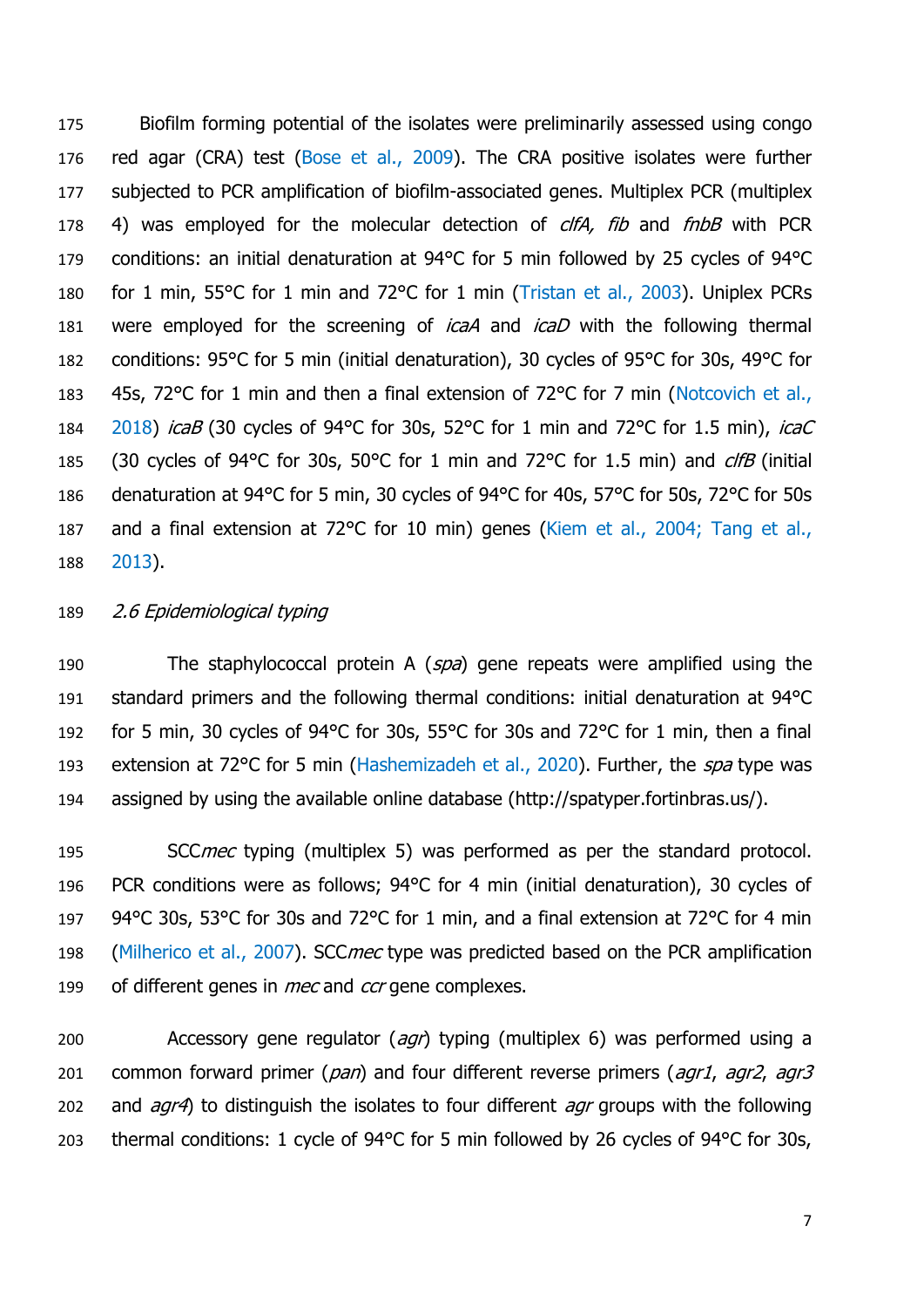204 55°C for 30s and 72°C for 1 min and a final extension at 72°C for 10 (Ziasistani et 205 al., 2019).

206 Multi-locus sequence typing (MLST) analysis was performed by sequencing 207 internal fragments of seven housekeeping genes; carbamate kinase (arc), shikimate 208 dehydrogenase (*aroE*), glycerol kinase ( $qlpF$ ), guanylate kinase ( $qmk$ ), phosphate 209 acetyltransferase ( $pta$ ), triosephosphate isomerase ( $tpi$ ), and acetyl coenzyme A 210 acetyltransferase ( $yqil$ ) with the following conditions: 95°C for 5 min (initial 211 denaturation, 30 cycles of 95°C for 1 min, 55°C for 1 min and 72°C for 30s, then a 212 final extension at 72°C for 5 min (Enright et al., 2000). Sequence types (STs) were 213 assigned by comparison with the  $S$ . aureus MLST database 214 [\(http://www.pubmlst.org/\)](http://www.pubmlst.org/).

### 215 **3. Results**

#### 216 3.1 Pervasiveness of S. aureus and MRSA in fish samples

217 Out of 173 fish samples screened, 95 (54.9%) tested positive for S. aureus. A 218 total of 95 non-duplicate bacterial isolates were identified as S. aureus by BD Phoenix M50 instrument which were further confirmed by the PCR amplification of 220 23S rRNA sequence specific to S. aureus. At the site level, 28 bacterial isolates of S. *aureus* (29.47%) were recovered from site 1, 34 (35.79%) from site 2 and 33 (34.74%) from site 3. Out of these 95, 23 (24.21%) isolates were found to be non- susceptible to oxacillin as evidenced by the growth on the MHA plate supplemented with oxacillin and recognized as MRSA. The molecular basis of the methicillin-225 resistance phenotype was determined by PCR amplification of the  $mecA$  (533 bp) locus. Interestingly, at the site level, the majority of MRSA (20/23, 86.96%) isolates were recovered from site 2 whereas the remaining (3/23, 13.04%) isolates were from site 1 and none from site 3.

## 229 3.2 AMR profile of MRSA isolates

230 The resistance profile of isolates is listed in table 2. The isolates exhibited 231 high levels of resistance (23/23, 100%) to ampicillin, cefazoline, cefoxitin, 232 norfloxacin, oxacillin and penicillin. In addition, resistance to non-beta-lactam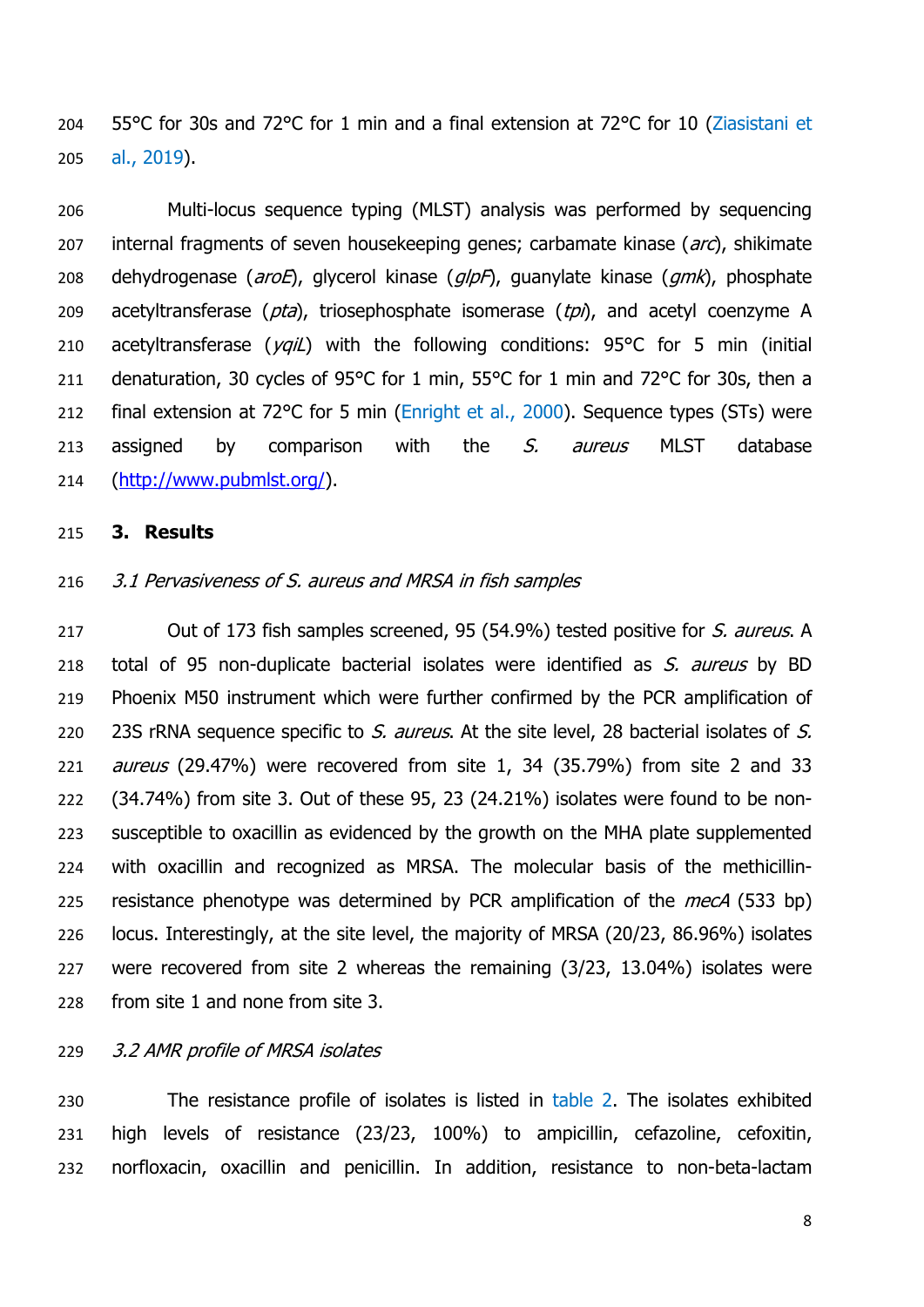antibiotics such as erythromycin (6/23, 26.09%), gentamycin (18/23, 78.26%) and clindamycin (1/23, 4.35%) was found. The commonest resistance profile was: ampicillin (AMP)-cefazolin (CFZ)-cefoxitin (FOX)-gentamicin (GEN)-norfloxacin (NOR)-oxacillin (OXA)-penicillin (PEN) (17/23, 73.91%) with a multiple antibiotic resistance (MAR) index of 0.35. The next most common pattern was: AMP-CFZ-FOX- erythromycin (ERY)-NOR-OXA-PEN with the same MAR index, observed in 4 (17.39%) isolates. However, two isolates had a slight elevation in MAR index and this was reported to be 0.4. On a positive note, all the isolates were susceptible to 241 linezolid and vancomycin. The percentage of resistant isolates is illustrated in Figure 1.

## 3.3 Carriage of genes associated with virulence and biofilm

 Presence of genes associated with biofilm formation and toxicity is shown in 245 table 2. Biofilm formation ability of MRSA was phenotypically confirmed by the CRA method, where the isolates appeared as typical black colonies (slime-producing) on a CRA plate. Further, the isolates were subjected to PCR amplification of biofilm- associated genes and it was observed that all the isolates (23/23, 100%) were 249 harbouring  $icaA$  (188 bp),  $icaD$  (198 bp),  $fib$  (404 bp) and  $clfB$  (968 bp) genes 250 whereas some of the isolates (18/23, 78.26%) were found to harbour the fnbB (524 bp) gene as well. The presence of toxin and biofilm-associated genes at the site levels are plotted in figure 2.

 Molecular assessment of toxigenic potential revealed that majority of the 254 isolates (21/23, 91.30%) carried the  $pvl$  gene (*lukS-PV* and *lukF-PV*, 433 bp). In addition, all the isolates (23/23, 100%) were found to harbour staphylococcal 256 enterotoxins such as seb (478 bp), seg (642 bp) and sei (576 bp) genes.

3.4 Molecular typing: MLST, SCCmec, spa, and agr.

 MLST analysis revealed that all the isolates (23/23, 100%) belonged to ST88 with allelic profile, 22-1-14-23-12-4-31 (Isolate details are available at PubMLST with 260 isolate IDs 35814-35836). SCCmec typing was able to group a few isolates (4/23, 17.39%) to type IV while the remaining (19/23, 82.61%) isolates were non-typeable 262 using this method. Notably, all the isolates except two belonged to spa type t2526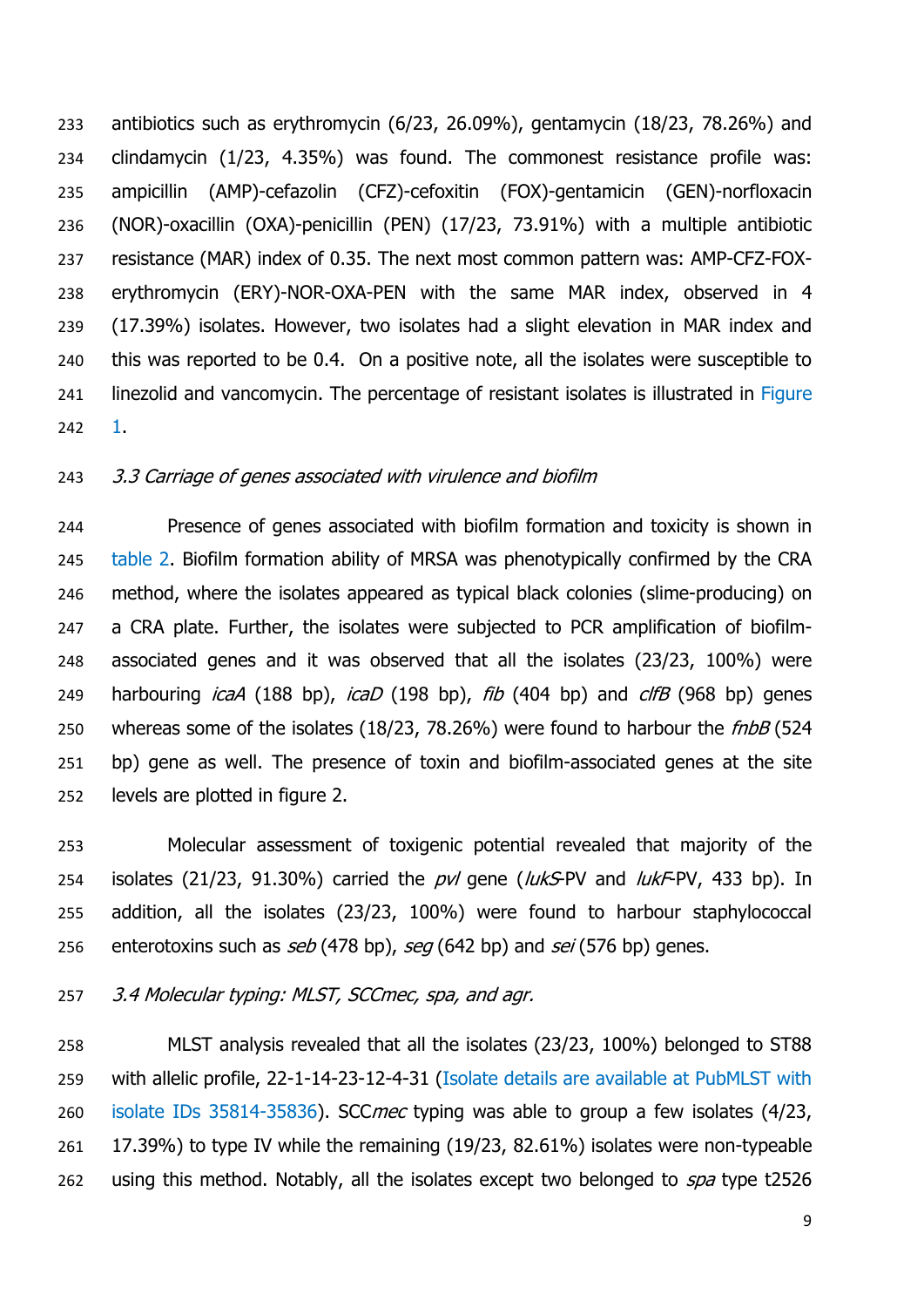263 (*spa* repeat succession: 07-12-21-17-13-13-13-34-33-13) (21/23, 91.30%); a spa-264 type could not be assigned to these remaining two isolates. The spa locus was sequenced and aligned using BioEdit 7.2.5 version. The nucleotide sequences were 266 supplied as supplementary file 1. The *agr* typing recognized type I (5/23, 21.74%) and type III (18/23, 78.26%) as the predominant alleles among the isolates.

## **4. Discussions**

 This study reports the incidence of MRSA in fish samples collected from three distinct study sites in a single city in Assam, India. Molecular assessment of virulence, biofilm-forming potential and epidemiological characteristics was also determined.

 Northeast India has been recognized as one of the most diverse icthyofaunal 274 hotspots and is marked by the notable biodiversity of freshwater fishes (Acharjee et al., 2012). The majority of the population (90-95%) of Assam consider fish as the 276 primary source of protein due to its nutritive value and ready availability (Sivaraman 277 et al., 2020). In the present study, the fish samples were collected largely from 278 markets and beels. Fish such as Rohu (Labeo rohitha), silver carp 279 (Hypopthamychthys molitrix), red-bellied piranha (Pygocentrus nattereri) and 280 Pungasius sp, collected from markets came either from aquaculture or had been imported from states including Andhra Pradesh, West Bengal and Orissa whereas 282 singari (Mystus tengara), aree (Sperata seenghala) and kawoi (Anabas testudineus), collected from beels, are indigenous varieties. In Assam, like anywhere else, the environmental water resources are prone to deterioration under anthropogenic influences. Additionally, highly hazardous hospital wastewater carrying many pollutants such as antibiotics, radioactive isotopes, heavy metals, cotton particles and disinfectants are discharged into natural water bodies leading to health associated complications (Kaur et al., 2020). In the present study, of the 23 fish samples tested positive of MRSA, the majority (17/23, 73.91%) of these represent 290 river caught varieties while a few  $(6/23, 26.09%)$  represent either aquaculture  $(n=4)$  or imported (n=2) varieties. In India, prevalence rate of MRSA in fish and fish products has been reported to be 6%-11% (Vaiyapuri et al., 2019). The prevalence of MRSA in fish products is driven by several such factors as post-harvest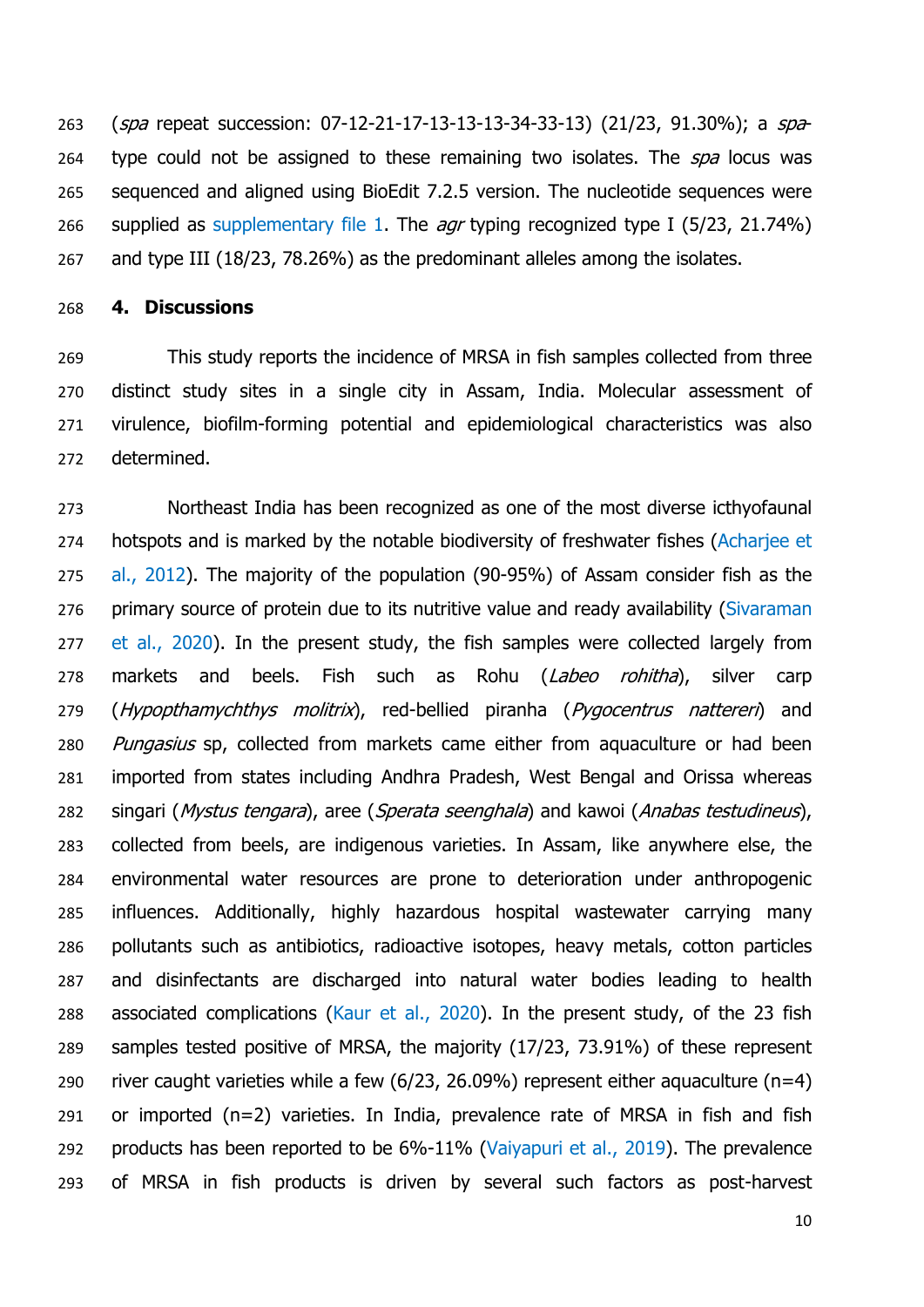contamination and poor hygienic practices followed by the handlers etc (Sergelidis et al., 2014; Murugadas et al., 2017). However, its incidence in unprocessed fishes may be attributable to contamination from the surrounding environment. It is suspected that natural water bodies such as rivers, beels etc. are the hub for the hospital and industrial effluents. Pharmaceutical pollutants, on reach such water bodies, may trigger the pathogenic bacteria to develop resistance. In this context, proximity of hospitals to the water bodies in Assam certainly raises questions regarding its potential for being the source of infectious and/or drug resistant pathogens. At the same time, the incidence of MRSA in imported and cultured fish varieties hints at the possibility post-harvest contamination.

304 This study confirmed the presence of the *mecA* gene in all (23/23, 100%) MRSA isolates. In addition to oxacillin, resistance to ampicillin (100%), cefazolin (100%), cefoxitin (100%), penicillin (100%), norfloxacin (100%), erythromycin (26.09%), gentamycin (78.26%) and clindamycin (4.35%) was also observed. In the present study, MAR indices of the studied MRSA isolate was found to fall at 0.35 and 0.4. Generally, the MAR index may help in identifying the source of an organism in such a way that an MRSA having a MAR index of greater than 0.2 is suspected to originate from environmental samples that have had recent exposure to antibiotics (Yakubu et al., 2020). This might suggest that our MRSA may have an environmental origin. It seems likely that anthropogenic influences such as hospital effluents, contaminating the water bodies sampled cannot be discounted. Interestingly, each isolate exhibited resistance to more than three classes of antibiotics. Using a commonly used definition, a bacterial strain is said to be multidrug-resistant if it displays resistance to ≥3 classes of antibiotics (Magiorakos et al., 2012). In this context, it was disturbing to report the incidence of multidrug-319 resistant (MDR) S. aureus. On the bright side, none of the isolates exhibited resistance to teicoplanin, vancomycin and linezolid.

 Bacteria, in general, do not favour existing in a planktonic state and as a result, the cells tend to attach over solid surfaces and accumulate in multi-layered 323 cell clusters called biofilms (Azara et al., 2017). S. aureus is no exception and its potential to synthesis biofilm has been identified as a part of normal life cycle. S.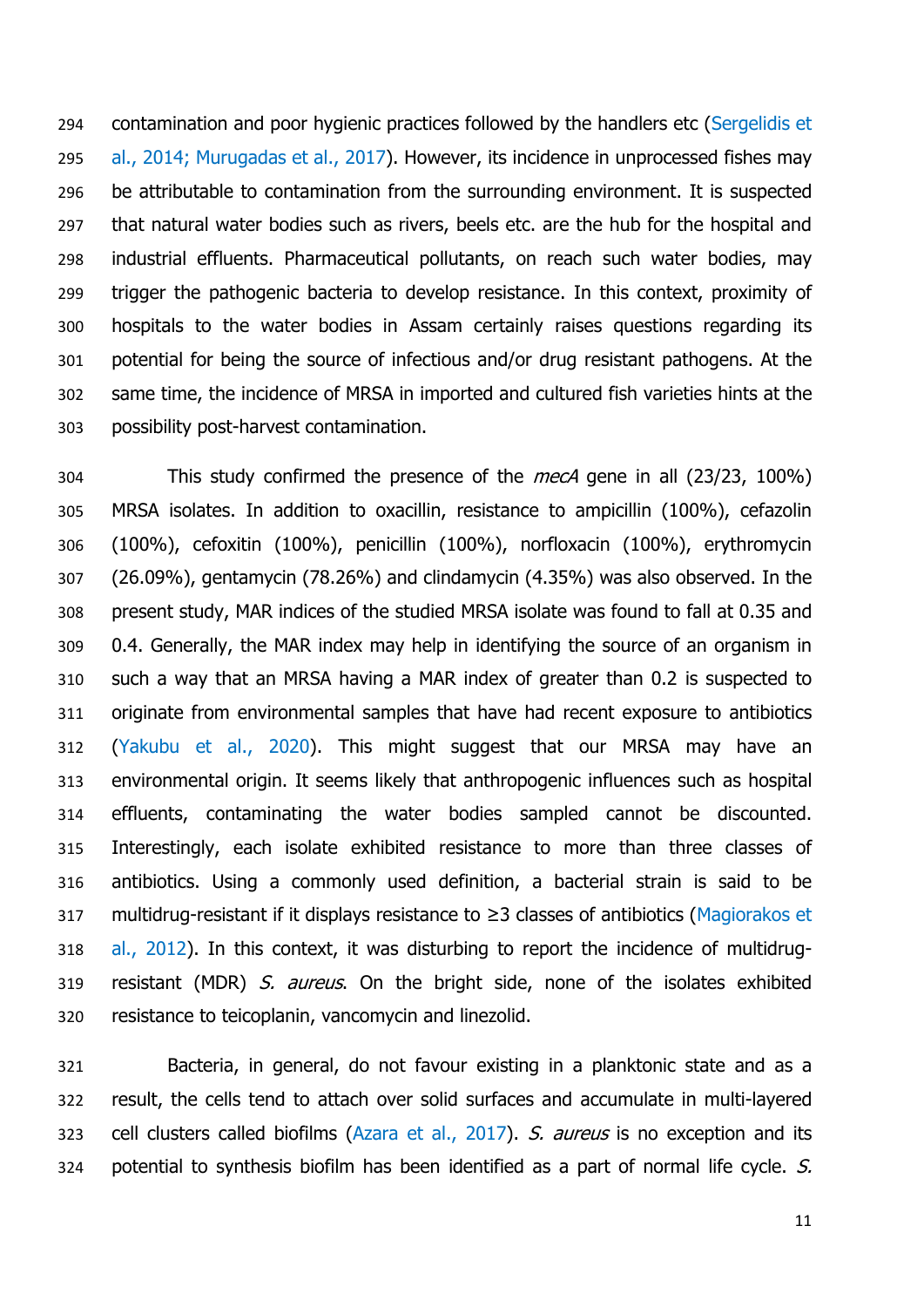325 *aureus* in biofilm has an advantage as it can resist bactericidal activity of many 326 conventional drugs as well as environmental stress, which is nearly impossible for 327 planktonic bacterial cells (Chen et al., 2020). Apparently, biofilm formation has a 328 significant role in defining pathogenicity, chronicity and irreducibility of the infection 329 (Arciola et al., 2015). The poly intercellular adhesin (PIA) is a key protein encoded 330 by the *icaADBC* locus that determines biofilm formation potential of S. aureus. In 331 addition, other several genes such as clfA, clfB, fnbpA, fnbpB, fib, eno, sdrC, sdrD, 332 *sdrE*, bap etc. are also involved. In the present study, we documented the presence 333 of *icaAD* locus, *fib, fnbB* and *clfB*. Our findings were in agreement with several 334 accumulating reports that have identified biofilm-associated genes in S. aureus 335 (Atshan et al., 2012; Ghasemian et al., 2016; Azmi et al., 2019). All the isolates in 336 the present study, irrespective of their epidemiological type and source of isolation, 337 harboured *icaAD* locus, *clfB* and *fib.* However, only 18 out of 23 isolates were found 338 to harbour *fnbB* gene. Interestingly, those isolates, which are devoid of *fnbB* locus, 339 fell under agr I type.

340 Generally, several surface components and extracellular proteins define the 341 toxigenic potential of S. aureus. The present study unveiled the toxigenic potential of 342 MRSA isolated from fish samples by detecting the presence of pvl, seb, seg and sei. 343 Here, presence of the  $p\nu l$  gene poses serious challenges as it is involved in pore 344 formation in the membranes of host defence cells. It is driven by the synergistic 345 action of two such secretory proteins as LukS-PV and LukF-PV (Melles et al., 2006). 346 Incidence of  $p\nu l$  gene is a characteristic feature of CA-MRSA but the presence of the  $347$  pvl gene alone cannot help in the categorization of the isolates as CA-MRSA. Here, 348 we reported the occurrence of  $p\nu l$  gene in 21 isolates of 23 tested. A very recently 349 published article substantiated this finding by recovering  $p\nu l$  positive MRSA from 350 edible marine fish and recognized this as CA-MRSA (Fri et al., 2020). In addition, S. 351 *aureus* has received substantial contributions from staphylococcal enterotoxins to 352 establish the toxigenic potential. S. aureus TSS-1 (TSST-1) was perhaps the first 353 toxin to be reported that is involved in toxic shock syndrome (TSS), characterized by 354 episodes of multiple organs failure, fever, arterial hypertension and scarlatiniform 355 rash, in menstrual as well as non-menstrual cases. Nevertheless, the current study 356 reported the nonappearance of TSST-1 but did report seb, which is thought to be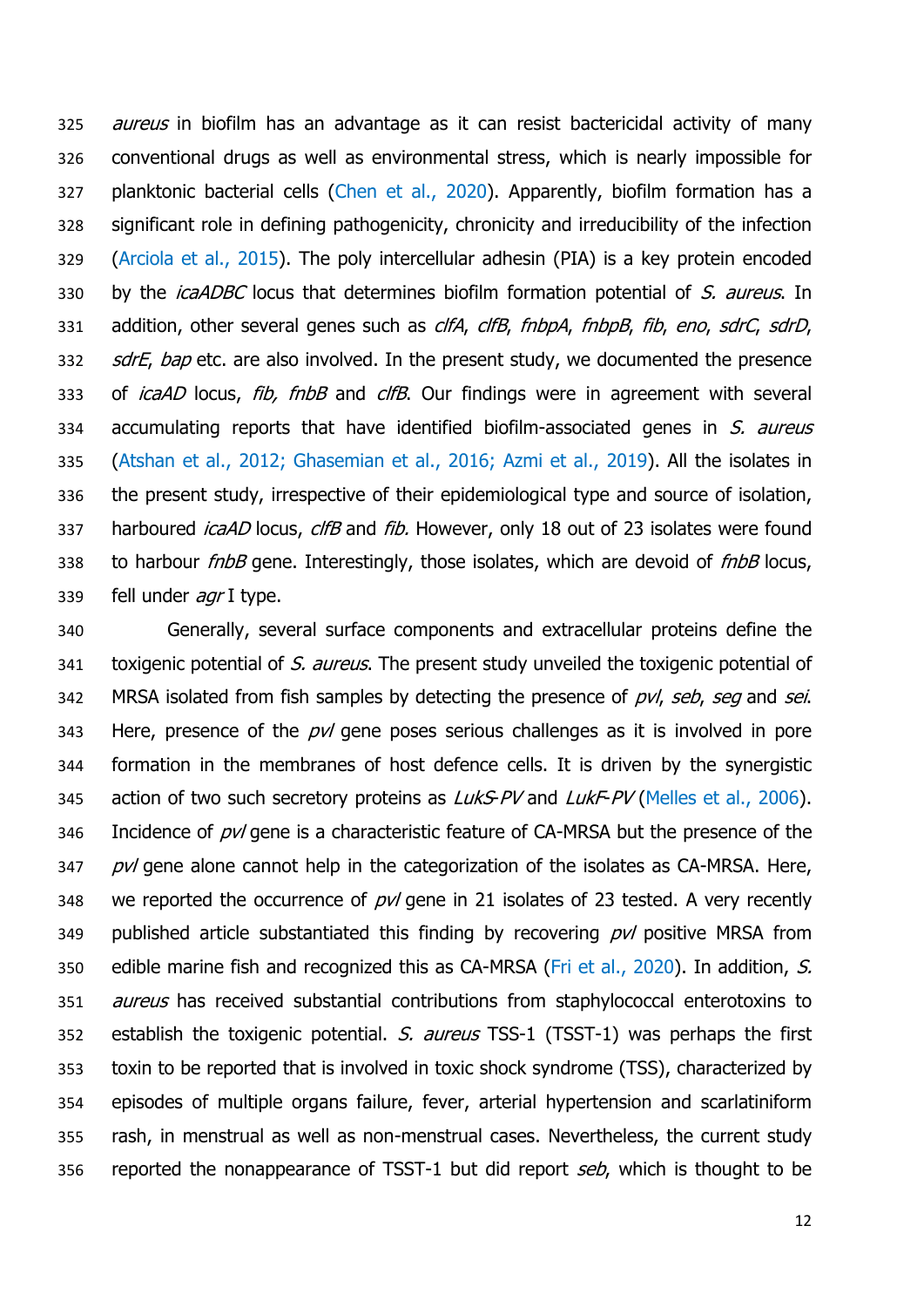357 involved in non-menstrual TSS. In addition to seb, incidence of seg and sei were also 358 documented. A study reported that infection by S. aureus lacking TSST-1, sea-see, 359 seh, eta and etb genes, could also result in human TSS and SSF and was 360 attributable to the coexistence of seg and sei genes (Jarraud et al., 1999). The 361 occurrence of seb is also reported elsewhere in S. aureus associated with bovine 362 mastitis (Grispoldi et al, 2019).

 In the present study, molecular epidemiology of the isolates was assessed to understand the evolutionary relationship. MLST analysis revealed that all MRSA strains belonged to ST88. MRSA belonging to ST88 has been predominantly reported from African countries and thus the establishment of such clones as "African CA- MRSA" may eventually happen in the near future (Kpeli et al., 2017). The unique survival advantage of this particular clone in this environment was evidenced by its high prevalence rate which may be driven by the unique selection pressure. The present study reported the incidence of four (17.39%) isolates belonging to ST88-IV 371 type. Of four isolates, two  $(8.7%)$  were harbouring the  $pvl$  gene, which is a key 372 feature of CA-MRSA, while the remaining two isolates were designated as  $pvl$ 373 negative SCC mec IV clones. Additionally, four ST88-IV isolates (both pv/-positive and 374 pv/-negative) were resistant to erythromycin (macrolide) and norfloxacin (fluroquinolone) in addition to beta-lactam antibiotics. Nevertheless, the finding aligns, except for a resistance observed towards norfloxacin, with the reports 377 published previously that accentuated the CA-MRSA possession of type IV SCCmec and its susceptibility to most of the antibiotics except macrolides and beta-lactam antibiotics (Chambers and DeLeo, 2009). To the best of our knowledge and according to the data available at the PubMLST (pubmlst.org) portal, the present study is the first report on the incidence of the ST88-IV CA-MRSA clone from India. 382 Regarding the 19 remaining isolates, even though they carried the  $p\nu l$  locus they 383 could not be typed by SCCmec and this confounded the possibility of them being CA-384 MRSA. The *spa* type t2526 documented in the present study has already been known to be involved in human infections (Mistry et al., 2016). According to the Ridom SpaServer, the prevalence rate of t2526 is reported to be significantly less (0.01%) and only a few reports are available, particularly from India. Mistry et al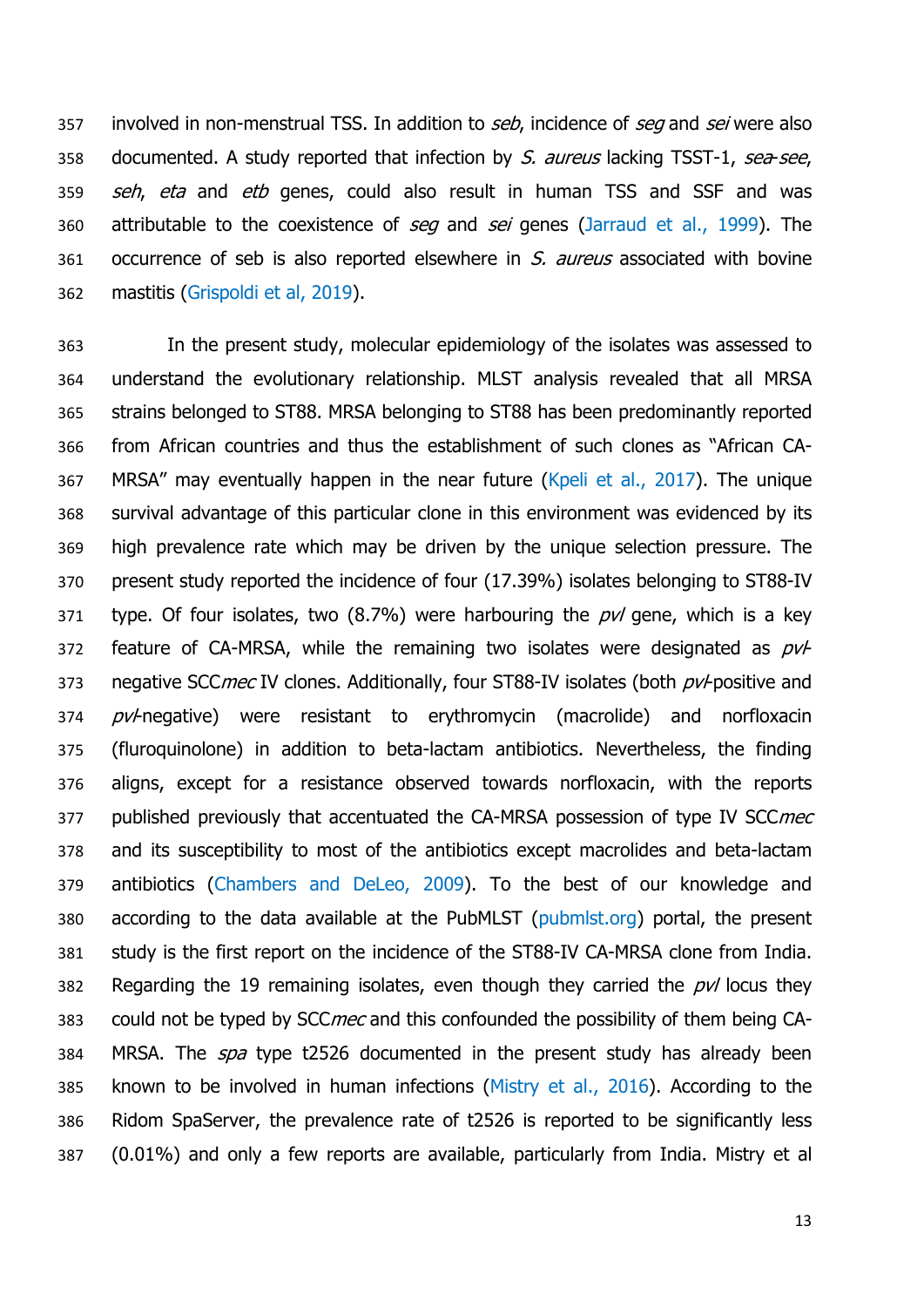388 (2016) have reported *spa* type t2526 from clinical isolates of oxacillin-sensitive, 389 mecA positive S. aureus recovered from mastitis-affected cow's milk. Interestingly, the ST88-t2526 clone of MRSA has been reported in bovine milk samples from different countries but not from India (Hata et al., 2010; Boss et al., 2016). Thus, the present study also represents the first report on the incidence of ST88 MRSA in aquatic environs.

#### **5. Conclusion**

 The present study was proposed to investigate the presence of MRSA in aquatic environs in Assam, India. A total of 173 fish samples were subjected to microbial analysis and 23 samples were recorded to harbour MRSA. Owing to the resistance of the isolates to more than 3 classes of antibiotics, the resistance profile 399 regarded all the MRSA isolates and MDR. Toxic genes such as pvl, seb, seg and sei were detected in most of the isolates. Biofilm forming potential of the isolates were 401 uncovered by PCR amplification of *icaAD* locus, *clfB*, *fib* and *fnbB*. Four isolates were identified as ST88-IV, which is assumed to be more prevalent in African countries. Only one spa type; t2526 was predominant irrespective of the source of isolates. In spite of such shortcomings as a lower number of MRSA isolates considered, the present study is likely to be the first report on the incidence of ST88-IV clone from India, particularly in aquatic environment. The study also underpinned the possibility of hospital waste water as the primary source of contamination and its role in the dissemination of CA-MRSA. However intensive surveillance studies will have to be performed, covering a sufficient number of samples that could represent the actual population of MRSA in the sector, to get more insight on the incidence of CA-MRSA in aquatic environments.

## **Acknowledgement**

 Authors acknowledge Department of Biotechnology, Govt. of India and Economic and Social Research Council, UK for the financial assistance. First, second and third authors acknowledge Director, ICAR- CIFT, Cochin for providing lab facilities and Dr. Rajendran Thomas, Senior Scientist, ICAR- National Research 417 Centre on Pig, Assam for sharing the lab facility to process the samples for microbial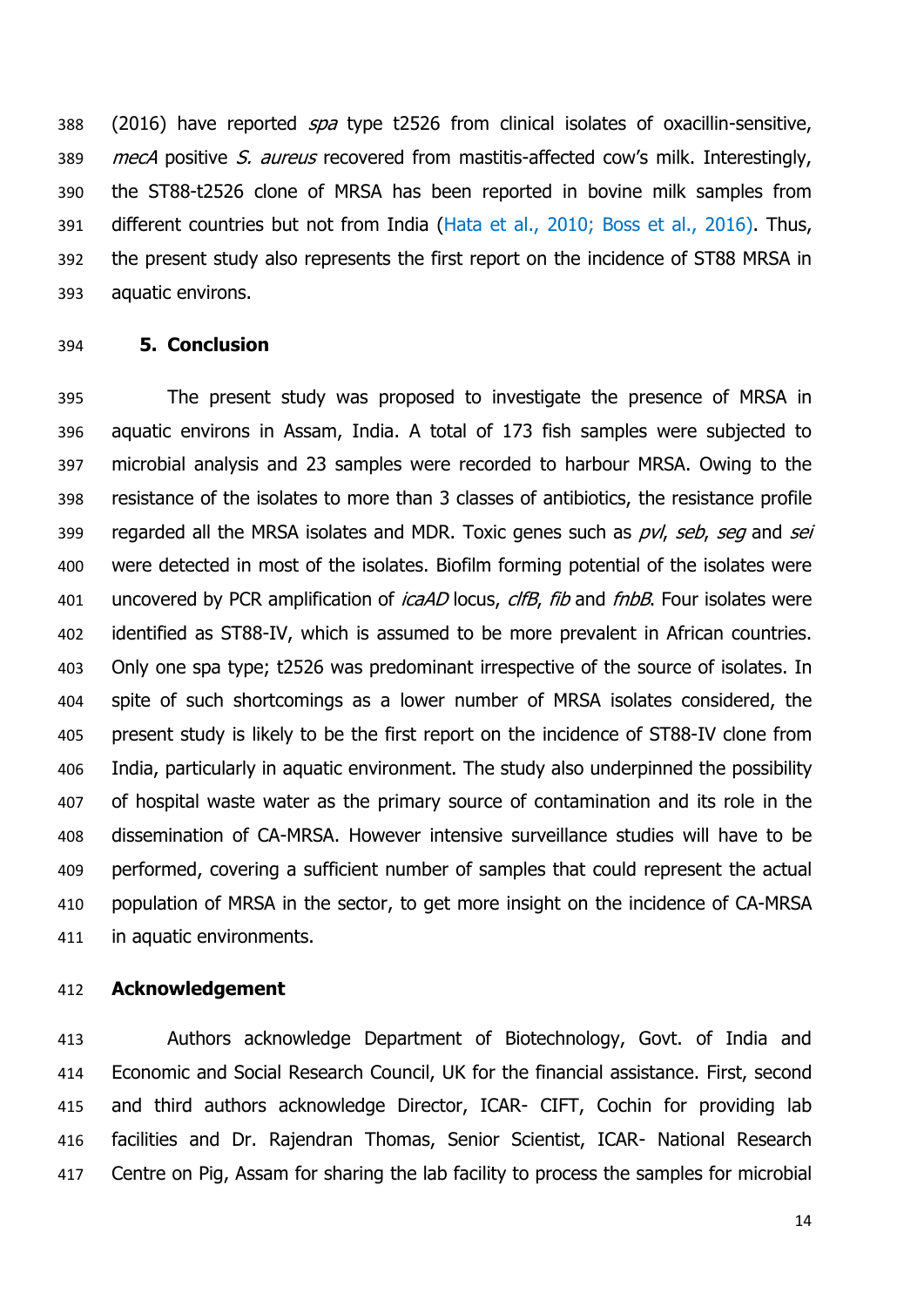isolation. Scientists and Staffs of MFB Division are also deeply acknowledged by first, second and third authors for their contributions to the study.

## **Funding**

 This work was supported by Department of Biotechnology (DBT), Government of India (BT/IN/indo-UK/AMR/06/BRS/2018-19) and Economic and Social Research Council, UK.

- **Declarations of interest**
- None

# **Declaration of submission**

427 All the authors approved the submission of this manuscript. All the authors declare that this manuscript has not been submitted anywhere and is not under consideration by any journals. If the manuscript is published, it will not be submitted anywhere in the same form, in English or in any other language.

## **Author contributions**

- Conceptualisation and design of the study: G. K Sivaraman, Bibek Shome and Mark Holmes
- Fund acquisition: G. K Sivaraman, Bibek Shome and Mark Holmes
- Data acquisition and result interpretation: Sivaraman, Sudha S and Muneeb K. H.
- Data curation on ethnography: Jennifer Cole and Sudha S
- Draft manuscript preparation: Muneeb K. H
- Review and editing of manuscript: G. K Sivaraman, Jennifer Cole and Mark Holmes
- All the authors critically reviewed and approved the manuscript for the publication.
- 
- 
-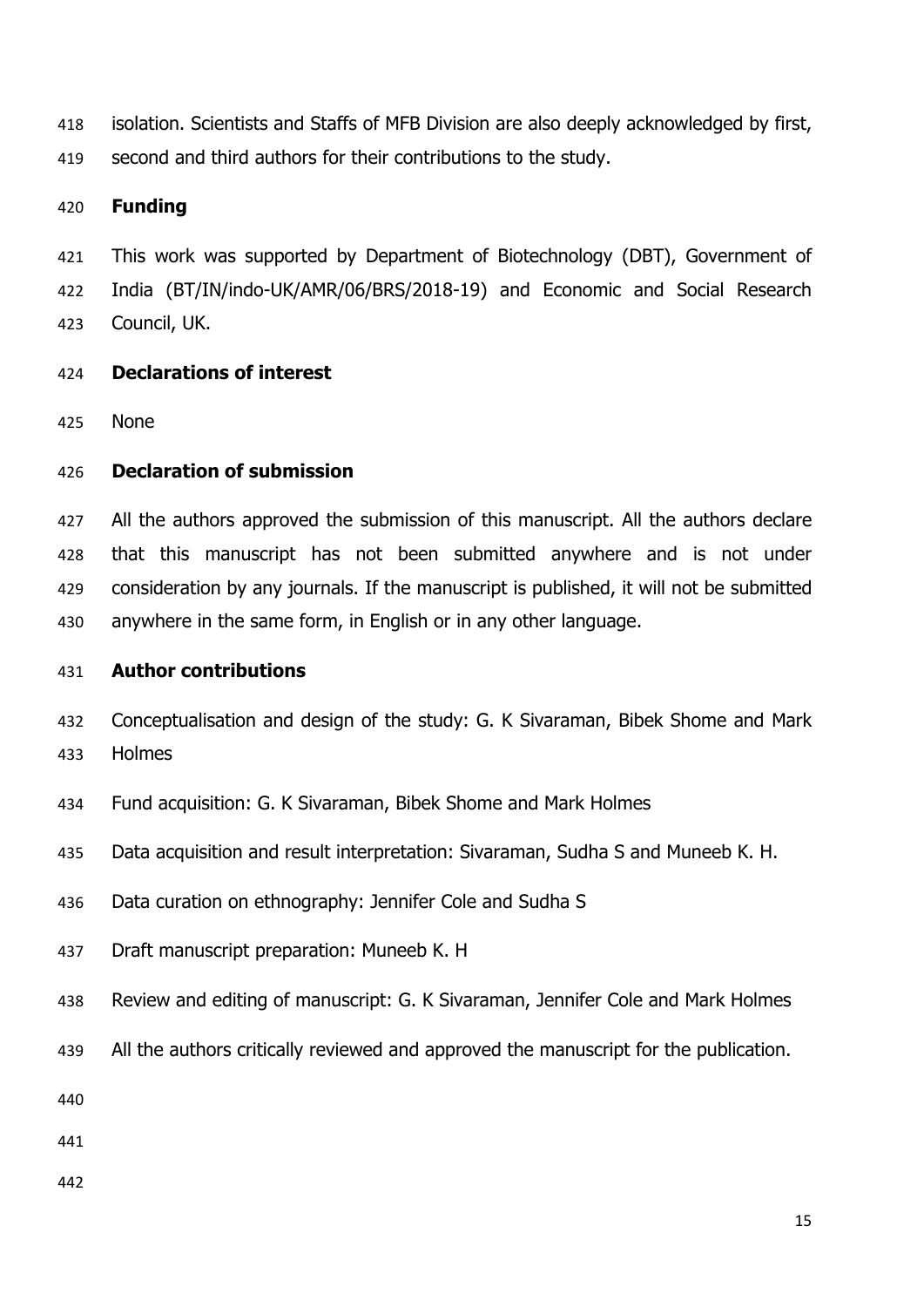# **References**

- Acharjee, B. K., Das, M., Borah, P., & Purkayastha, J. (2012). Ichthyofaunal Diversity 445 of Dhansiri River, Dimapur, Nagaland, India. Check List, 8(6), 1163. https://doi.org/10.15560/8.6.1163
- Arciola, C. R., Campoccia, D., Ravaioli, S., & Montanaro, L. (2015). Polysaccharide 448 intercellular adhesin in biofilm: structural and regulatory aspects. Frontiers in Cellular and Infection Microbiology, 5. https://doi.org/10.3389/fcimb.2015.00007
- Atshan, S. S., Nor Shamsudin, M., Sekawi, Z., Lung, L. T. T., Hamat, R. A., Karunanidhi, A., Mateg Ali, A., Ghaznavi-Rad, E., Ghasemzadeh-Moghaddam, H., Chong Seng, J. S., Nathan, J. J., & Pei Pei, C. (2012). Prevalence of Adhesion and Regulation of Biofilm-Related Genes in Different Clones of Staphylococcus aureus. Journal of Biomedicine and Biotechnology, 2012, 1–10. https://doi.org/10.1155/2012/976972
- Azara, E., Longheu, C., Sanna, G., & Tola, S. (2017). Biofilm formation and virulence factor analysis of Staphylococcus aureus isolates collected from ovine mastitis. Journal of Applied Microbiology, 123(2), 372–379. https://doi.org/10.1111/jam.13502
- Azmi, K., Qrei, W., & Abdeen, Z. (2019). Screening of genes encoding adhesion factors and biofilm production in methicillin resistant strains of Staphylococcus 463 aureus isolated from Palestinian patients. BMC Genomics, 20(1), 578. https://doi.org/10.1186/s12864-019-5929-1
- Bhowmik, D., Chetri, S., Das, B. J., Dhar Chanda, D., & Bhattacharjee, A. (2021). Distribution of virulence genes and SCCmec types among methicillin-resistant Staphylococcus aureus of clinical and environmental origin: a study from 468 community of Assam, India, *BMC Research Notes, 14(1)*, 58.
- Bose, S., Khodke, M., Basak, S., & Mallick, S. K. (2009). Detection of biofilm 470 producing staphylococci: Need of the hour. Journal of Clinical and Diagnostic Research, 3(6), 1915–1920.
- Boss, R., Cosandey, A., Luini, M., Artursson, K., Bardiau, M., Breitenwieser, F., Hehenberger, E., Lam, T., Mansfeld, M., Michel, A., Mösslacher, G., Naskova, J., Nelson, S., Podpečan, O., Raemy, A., Ryan, E., Salat, O., Zangerl, P., Steiner, A., & Graber, H. U. (2016). Bovine Staphylococcus aureus: Subtyping, evolution, 476 and zoonotic transfer. Journal of Dairy Science, 99(1), 515–528. https://doi.org/10.3168/jds.2015-9589
- Chambers, H. F., & DeLeo, F. R. (2009). Waves of resistance: Staphylococcus aureus 479 in the antibiotic era. Nature Reviews Microbiology, 79), 629–641. https://doi.org/10.1038/nrmicro2200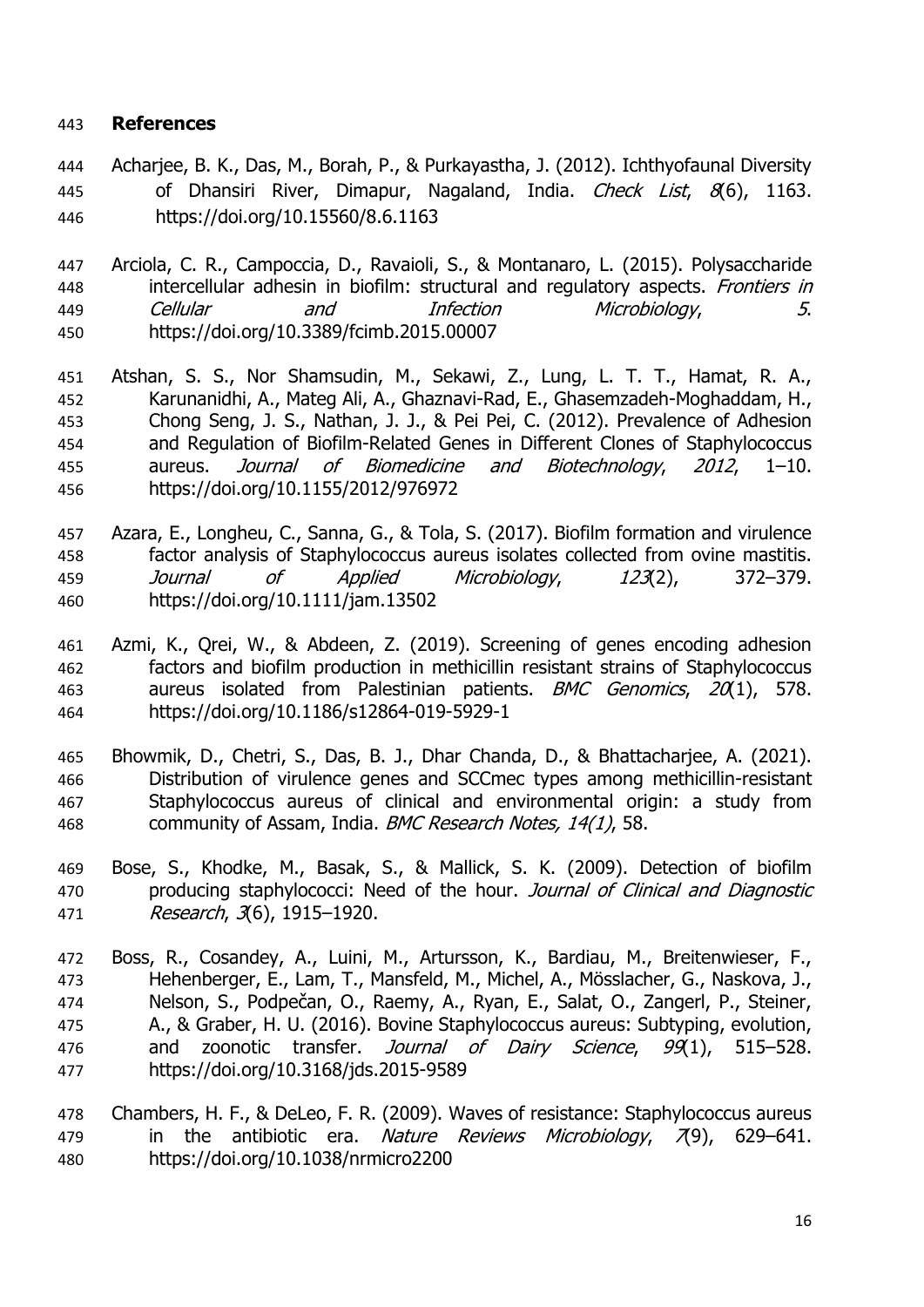- Chen, Q., Xie, S., Lou, X., Cheng, S., Liu, X., Zheng, W., Zheng, Z., & Wang, H. (2020). Biofilm formation and prevalence of adhesion genes among 483 Staphylococcus aureus isolates from different food sources. MicrobiologyOpen, 9(1). https://doi.org/10.1002/mbo3.946
- Clinical and Laboratory Standards Institute. (2020). Performance Standards for Antimicrobial Susceptibility Testing-30th Edition (M100). Wayne, PA: US Clinical and Laboratory Standards Institute.
- Enright, M. C., Day, N. P. J., Davies, C. E., Peacock, S. J., & Spratt, B. G. (2000). Multilocus Sequence Typing for Characterization of Methicillin-Resistant and 490 Methicillin-Susceptible Clones of Staphylococcus aureus. Journal of Clinical Microbiology, 38(3), 1008–1015. https://doi.org/10.1128/JCM.38.3.1008- 1015.2000
- Foster, T. J. (2017). Antibiotic resistance in Staphylococcus aureus. Current status 494 and future prospects. FEMS Microbiology Reviews, 41(3), 430-449. https://doi.org/10.1093/femsre/fux007
- Fri, J., Njom, H. A., Ateba, C. N., & Ndip, R. N. (2020). Antibiotic Resistance and Virulence Gene Characteristics of Methicillin-Resistant Staphylococcus aureus 498 (MRSA) Isolated from Healthy Edible Marine Fish. International Journal of Microbiology, 2020, 1–9. https://doi.org/10.1155/2020/9803903
- García-Álvarez, L., Holden, M. T., Lindsay, H., Webb, C. R., Brown, D. F., Curran, M. D., Walpole, E., Brooks, K., Pickard, D. J., Teale, C., Parkhill, J., Bentley, S. D., Edwards, G. F., Girvan, E. K., Kearns, A. M., Pichon, B., Hill, R. L., Larsen, A. R., Skov, R. L., … Holmes, M. A. (2011). Meticillin-resistant Staphylococcus aureus with a novel mecA homologue in human and bovine populations in the UK and 505 Denmark: a descriptive study. The Lancet Infectious Diseases, 11(8), 595–603. https://doi.org/10.1016/S1473-3099(11)70126-8
- Ghasemian, A., Peerayeh, S. N., Bakhshi, B., & Mirzaee, M. (2016). Comparison of biofilm formation between methicillin-resistant and methicillin-susceptible isolates of staphylococcus aureus. Iranian Biomedical Journal, 20(3), 175–181. https://doi.org/10.7508/ibj.2016.03.007
- Gogoi, B., Kachari, A., Dutta, R., Darshan, A., & Das, D. N. (2015). Fishery Based Livelihood Approaches and Management of Fishery Resources in Assam , India. International Journal of Fisheries and Aquatic Studies, 2(4), 327–330.
- Grispoldi, L., Massetti, L., Sechi, P., Iulietto, M. F., Ceccarelli, M., Karama, M., Popescu, P. A., Pandolfi, F., & Cenci-Goga, B. T. (2019). Short communication: Characterization of enterotoxin-producing Staphylococcus aureus isolated from 517 mastitic cows. Journal of Dairy Science, 102(2), 1059-1065.
- Hashemizadeh, Z., Bazargani, A., Kalantar-Neyestanaki, D., Mohebi, S., & Hadi, N. (2020). Determining spa-type of methicillin-resistant Staphylococcus aureus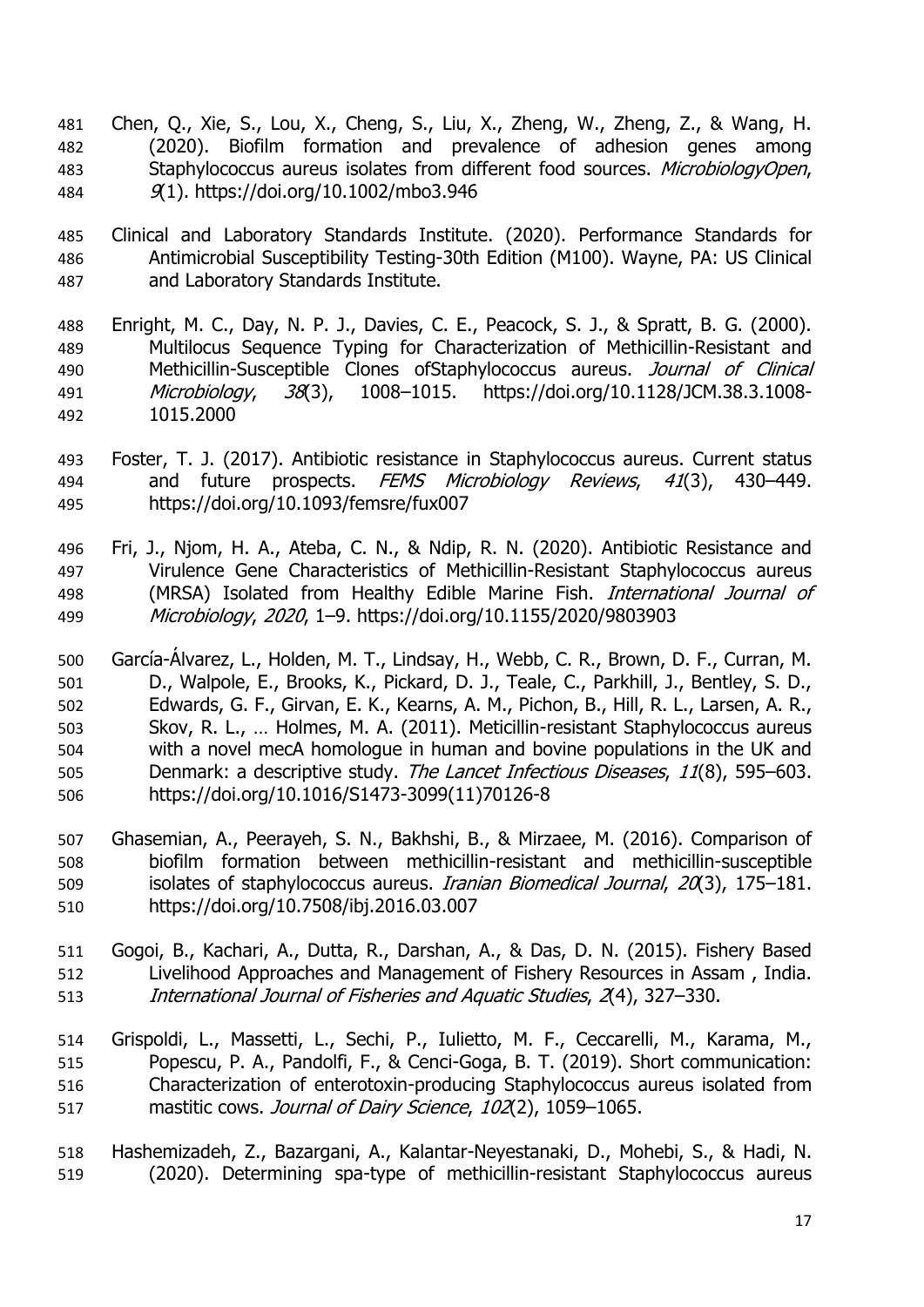520 (MRSA) via high-resolution melting (HRM) analysis, Shiraz, Iran. *BMC Research* Notes, 13(1), 97. https://doi.org/10.1186/s13104-020-04948-z

 Hata, E., Katsuda, K., Kobayashi, H., Uchida, I., Tanaka, K., & Eguchi, M. (2010). Genetic Variation among Staphylococcus aureus Strains from Bovine Milk and 524 Their Relevance to Methicillin-Resistant Isolates from Humans. Journal of Clinical Microbiology, 48(6), 2130–2139. https://doi.org/10.1128/JCM.01940-09

- Hong, J. S., Kim, D., Kang, D. Y., Park, B. Y., Yang, S., Yoon, E.-J., Lee, H., & Jeong, S. H. (2019). Evaluation of the BD Phoenix M50 Automated Microbiology System 528 for Antimicrobial Susceptibility Testing with Clinical Isolates in Korea. Microbial Drug Resistance, 25(8), 1142–1148. https://doi.org/10.1089/mdr.2018.0370
- Jarraud, S., Cozon, G., Vandenesch, F., Bes, M., Etienne, J., & Lina, G. (1999). Involvement of Enterotoxins G and I in Staphylococcal Toxic Shock Syndrome 532 and Staphylococcal Scarlet Fever. Journal of Clinical Microbiology, 37(8), 2446– 2449. https://doi.org/10.1128/JCM.37.8.2446-2449.1999
- Kaur, R., Yadav, B., & Tyagi, R. D. (2020). Microbiology of hospital wastewater. In 535 Current Developments in Biotechnology and Bioengineering (pp. 103-148). Elsevier. https://doi.org/10.1016/B978-0-12-819722-6.00004-3
- Kiem, S., Oh, W. S., Peck, K. R., Lee, N. Y., Lee, J.-Y., Song, J.-H., Hwang, E. S., Kim, E.-C., Cha, C. Y., & Choe, K.-W. (2004). Phase Variation of Biofilm Formation in Staphylococcus aureus by IS 256 Insertion and Its Impact on the 540 Capacity Adhering to Polyurethane Surface. Journal of Korean Medical Science, 19(6), 779. https://doi.org/10.3346/jkms.2004.19.6.779
- Kim, C., Milheiriço, C., Gardete, S., Holmes, M. A., Holden, M. T. G., de Lencastre, H., & Tomasz, A. (2012). Properties of a Novel PBP2A Protein Homolog from Staphylococcus aureus Strain LGA251 and Its Contribution to the β-Lactam-545 resistant Phenotype. Journal of Biological Chemistry, 287(44), 36854-36863. https://doi.org/10.1074/jbc.M112.395962
- Kong, E. F., Johnson, J. K., & Jabra-Rizk, M. A. (2016). Community-Associated Methicillin-Resistant Staphylococcus aureus: An Enemy amidst Us. PLOS 549 Pathogens, 12(10), e1005837. https://doi.org/10.1371/journal.ppat.1005837
- Kpeli, G., Buultjens, A. H., Giulieri, S., Owusu-Mireku, E., Aboagye, S. Y., Baines, S. L., Seemann, T., Bulach, D., Gonçalves da Silva, A., Monk, I. R., Howden, B. P., Pluschke, G., Yeboah-Manu, D., & Stinear, T. (2017). Genomic analysis of ST88 community-acquired methicillin resistant Staphylococcus aureus in Ghana. PeerJ, 5, e3047. https://doi.org/10.7717/peerj.3047
- Kulkarni, A. P., Nagvekar, V. C., Veeraraghavan, B., Warrier, A. R., TS, D., Ahdal, J., & Jain, R. (2019). Current Perspectives on Treatment of Gram-Positive 557 Infections in India: What Is the Way Forward? Interdisciplinary Perspectives on Infectious Diseases, 2019, 1–8. https://doi.org/10.1155/2019/7601847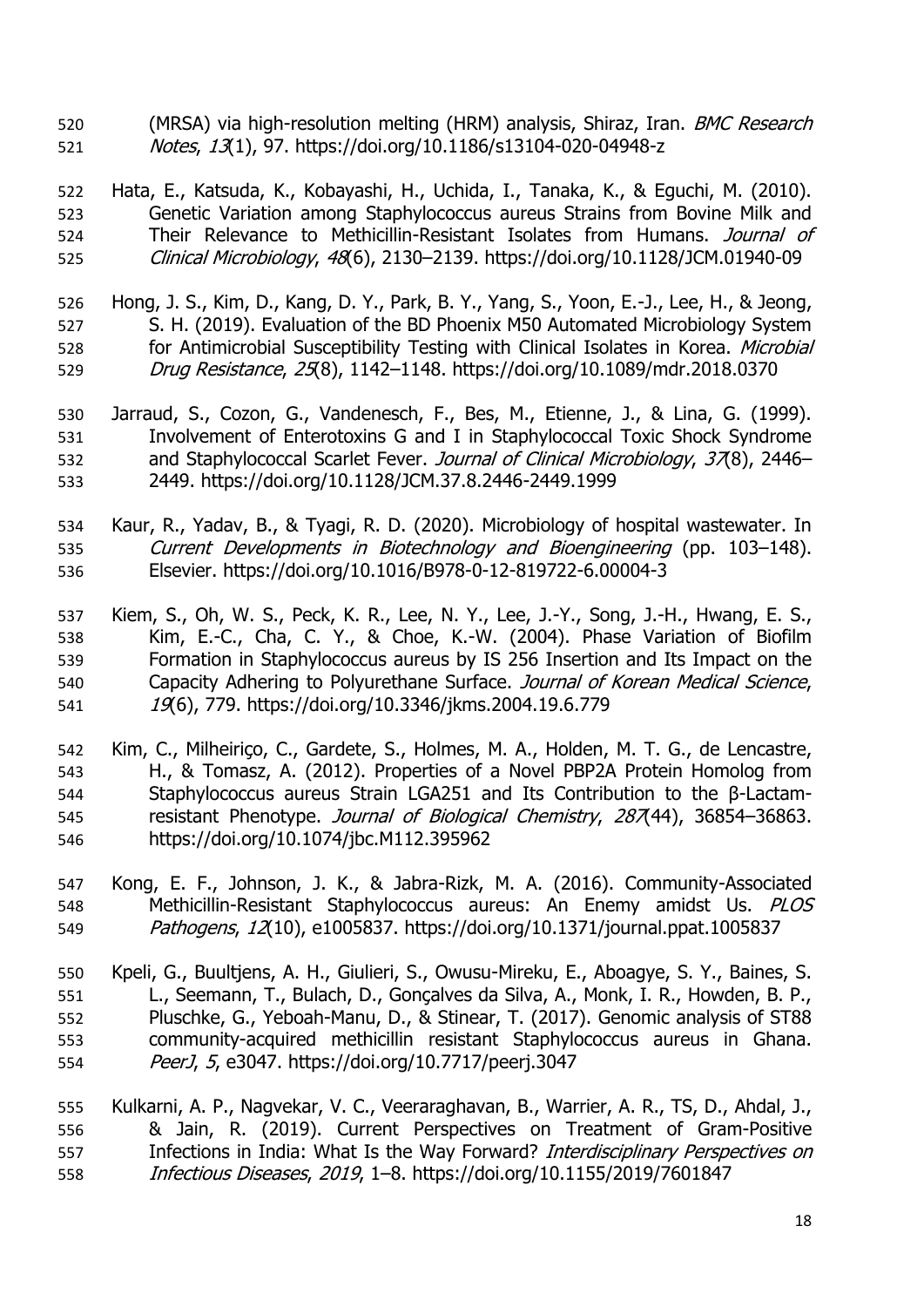- Lee, J. H. (2003). Methicillin (Oxacillin)-Resistant Staphylococcus aureus Strains Isolated from Major Food Animals and Their Potential Transmission to Humans. Applied and Environmental Microbiology, 69(11), 6489–6494. https://doi.org/10.1128/AEM.69.11.6489-6494.2003
- Lina, G., Piemont, Y., Godail-Gamot, F., Bes, M., Peter, M.-O., Gauduchon, V., Vandenesch, F., & Etienne, J. (1999). Involvement of Panton-Valentine Leukocidin--Producing Staphylococcus aureus in Primary Skin Infections and Pneumonia. Clinical Infectious Diseases, 29(5), 1128–1132. https://doi.org/10.1086/313461
- Magiorakos, A.-P., Srinivasan, A., Carey, R. B., Carmeli, Y., Falagas, M. E., Giske, C. G., Harbarth, S., Hindler, J. F., Kahlmeter, G., Olsson-Liljequist, B., Paterson, D. L., Rice, L. B., Stelling, J., Struelens, M. J., Vatopoulos, A., Weber, J. T., & Monnet, D. L. (2012). Multidrug-resistant, extensively drug-resistant and pandrug-resistant bacteria: an international expert proposal for interim standard definitions for acquired resistance. Clinical Microbiology and Infection, 18(3), 268–281. https://doi.org/10.1111/j.1469-0691.2011.03570.x
- Melles, D. C., van Leeuwen, W. B., Boelens, H. A. M., Peeters, J. K., Verbrugh, H. A., & van Belkum, A. (2006). Panton-Valentine Leukocidin Genes in Staphylococcus 577 aureus. *Emerging Infectious Diseases*, 12(7), 1174–1175. https://doi.org/10.3201/eid1207.050865
- Milheiriço, C., Oliveira, D. C., & de Lencastre, H. (2007). Update to the Multiplex PCR Strategy for Assignment of mec Element Types in Staphylococcus aureus. Antimicrobial Agents and Chemotherapy, 51(9), 3374–3377. https://doi.org/10.1128/AAC.00275-07
- Mistry, H., Sharma, P., Mahato, S., Saravanan, R., Kumar, P. A., & Bhandari, V. (2016). Prevalence and Characterization of Oxacillin Susceptible mecA-Positive 585 Clinical Isolates of Staphylococcus aureus Causing Bovine Mastitis in India. *PLOS* ONE, 11(9), e0162256. https://doi.org/10.1371/journal.pone.0162256
- Murugadas, V., Joseph, T. C., & Lalitha, K. V. (2017). Tracing contamination of Methicillin-resistant Staphylococcus aureus (MRSA) into seafood marketing chain by staphylococcal protein A typing. Food Control, 78, 43–47. https://doi.org/10.1016/j.foodcont.2017.02.028
- Notcovich, S., DeNicolo, G., Flint, S., Williamson, N., Gedye, K., Grinberg, A., & Lopez-Villalobos, N. (2018). Biofilm-Forming Potential of Staphylococcus aureus 593 Isolated from Bovine Mastitis in New Zealand. Veterinary Sciences, 5(1), 8. https://doi.org/10.3390/vetsci5010008
- Rehm, S. J., Boucher, H., Levine, D., Campion, M., Eisenstein, B. I., Vigliani, G. A., Corey, G. R., & Abrutyn, E. (2008). Daptomycin versus vancomycin plus gentamicin for treatment of bacteraemia and endocarditis due to Staphylococcus aureus: subset analysis of patients infected with methicillin-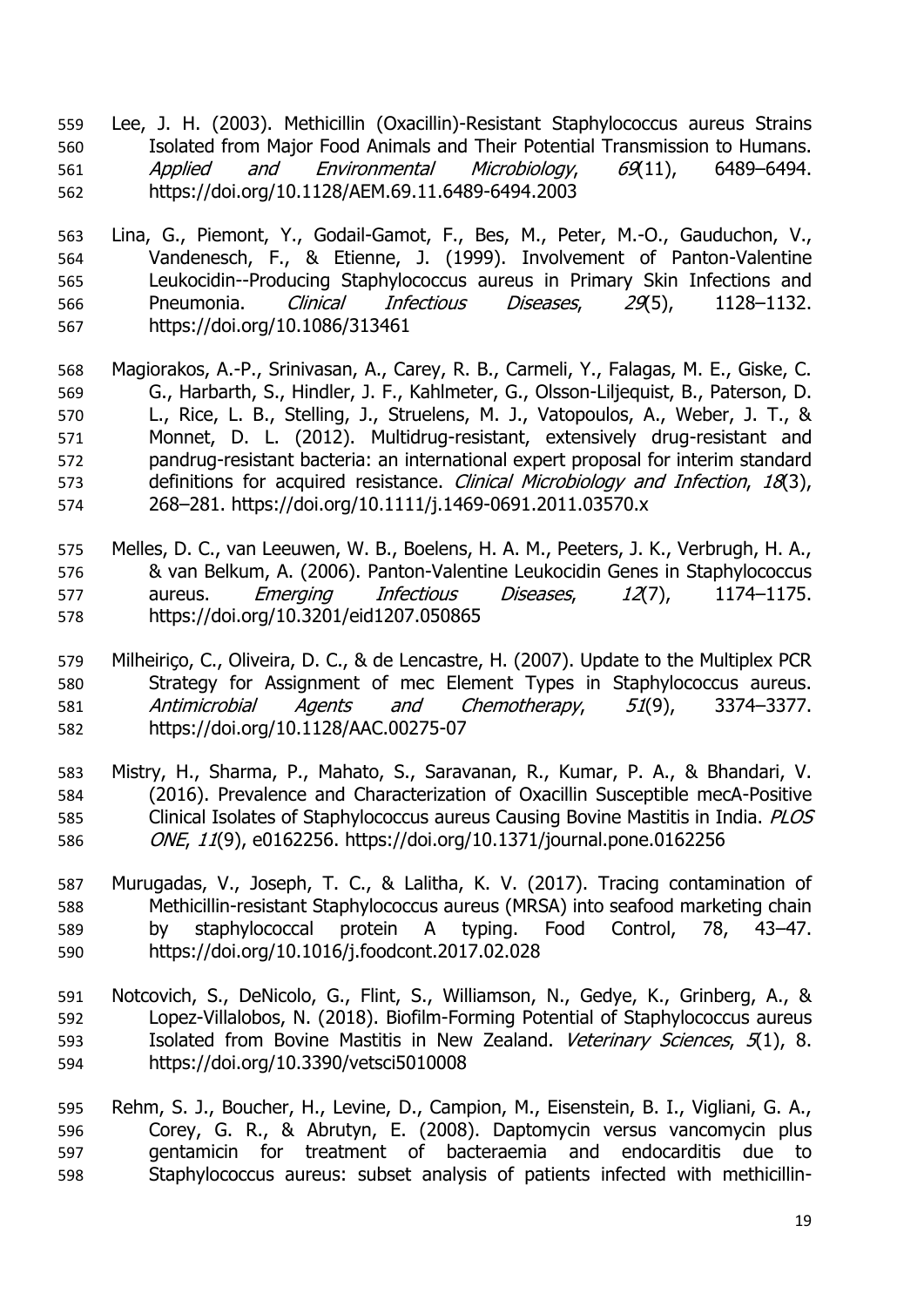- 599 resistant isolates. Journal of Antimicrobial Chemotherapy, 62(6), 1413-1421. https://doi.org/10.1093/jac/dkn372
- Sannat, C., Hirpurkar, S.D., Hazari, R., Shakya, S., Kalim, M.O., Rawat, N., & Gupta, A.K. (2021). Antibiogram of methicillin resistant Staphylococcus aureus (MRSA) 603 of animal origin from Chhattisgarh. The Pharma Innovation Journal, 10(1), 165-170.
- Sekizuka, T., Niwa, H., Kinoshita, Y., Uchida-Fujii, E., Inamine, Y., Hashino, M., & Kuroda, M. (2019). Identification of a mecA/mecC-positive MRSA ST1-t127 607 isolate from a racehorse in Japan. Journal of Antimicrobial Chemotherapy. https://doi.org/10.1093/jac/dkz459
- Sergelidis, D., Abrahim, A., Papadopoulos, T., Soultos, N., Martziou, E., Koulourida, V., Govaris, A., Pexara, A., Zdragas, A., & Papa, A. (2014). Isolation of 611 methicillin-resistant Staphylococcus spp. from ready-to-eat fish products. Letters in Applied Microbiology, 59(5), 500–506. https://doi.org/10.1111/lam.12304
- Shome, B. R., Das Mitra, S., Bhuvana, M., Krithiga, N., Velu, D., Shome, R., Isloor, S., Barbuddhe, S. B., & Rahman, H. (2011). Multiplex PCR assay for species 615 identification of bovine mastitis pathogens. Journal of Applied Microbiology, <sup>111</sup>(6), 1349–1356. https://doi.org/10.1111/j.1365-2672.2011.05169.x
- Sivaraman, G. K., Muneeb, K. H., Sudha, S., Shome, B., Holmes, M., & Cole, J. (2021). Fish-borne methicillin resistant Staphylococcus haemolyticus carrying atypical staphylococcal cassette chromosome mec (SCCmec) elements. Gene Reports, 22, 100982. https://doi.org/10.1016/j.genrep.2020.100982
- Sivaraman, G. K., Sudha, S., Muneeb, K. H., Shome, B., Holmes, M., & Cole, J. (2020). Molecular assessment of antimicrobial resistance and virulence in multi drug resistant ESBL-producing Escherichia coli and Klebsiella pneumoniae from food fishes, Assam, India. Microbial Pathogenesis, 149, 104581. https://doi.org/10.1016/j.micpath.2020.104581
- Tang, J., Chen, J., Li, H., Zeng, P., & Li, J. (2013). Characterization of Adhesin Genes, Staphylococcal Nuclease, Hemolysis, and Biofilm Formation Among Staphylococcus aureus Strains Isolated from Different Sources. Foodborne Pathogens and Disease, 10(9), 757–763. https://doi.org/10.1089/fpd.2012.1474
- Tristan, A., Ying, L., Bes, M., Etienne, J., Vandenesch, F., & Lina, G. (2003). Use of Multiplex PCR To Identify Staphylococcus aureus Adhesins Involved in Human 632 Hematogenous Infections. Journal of Clinical Microbiology, 41(9), 4465-4467. https://doi.org/10.1128/JCM.41.9.4465-4467.2003
- Vaiyapuri, M., Joseph, T. C., Rao, B. M., Lalitha, K. V., & Prasad, M. M. (2019). Methicillin‐Resistant Staphylococcus aureus in Seafood: Prevalence, Laboratory 636 Detection, Clonal Nature, and Control in Seafood Chain. Journal of Food Science, 84(12), 3341–3351. https://doi.org/10.1111/1750-3841.14915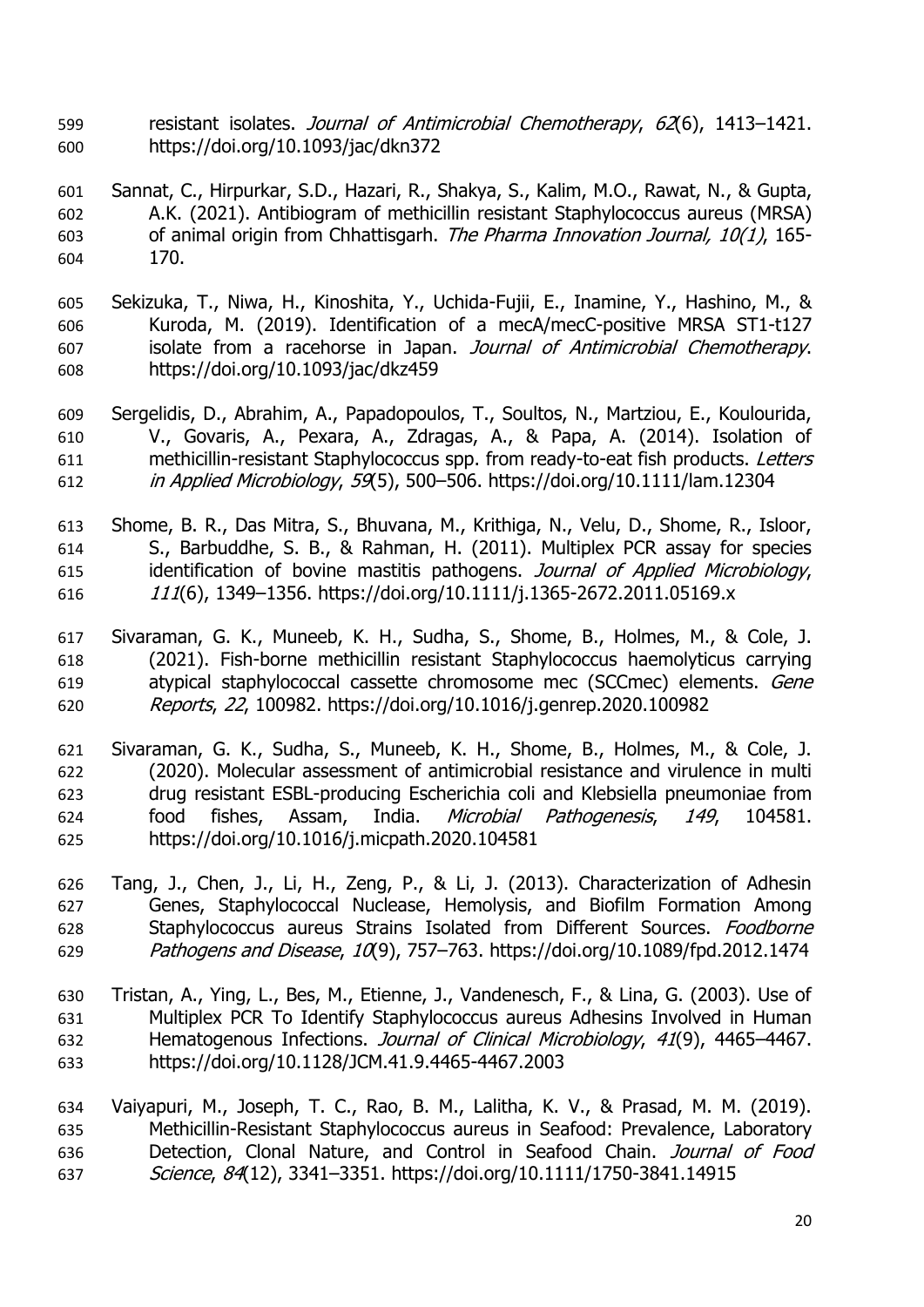Yakubu, A., Isa, O. A., Clement, Z. W., Busayo, O. O., & Rine, C. R. (2020). Occurrence and antibiotic susceptibility of methicillin-resistant Staphylococcus aureus in fresh milk and milk products in Nasarawa State, North-Central Nigeria. Journal of Microbiology and Antimicrobials, 12(1), 32–41. https://doi.org/10.5897/JMA2020.0424

 Ziasistani, M., Shakibaie, M. R., & Kalantar-Neyestanaki, D. (2019). Genetic characterization of two vancomycin-resistant Staphylococcus aureus isolates in Kerman, Iran. Infection and Drug Resistance, Volume 12, 1869–1875. https://doi.org/10.2147/IDR.S205596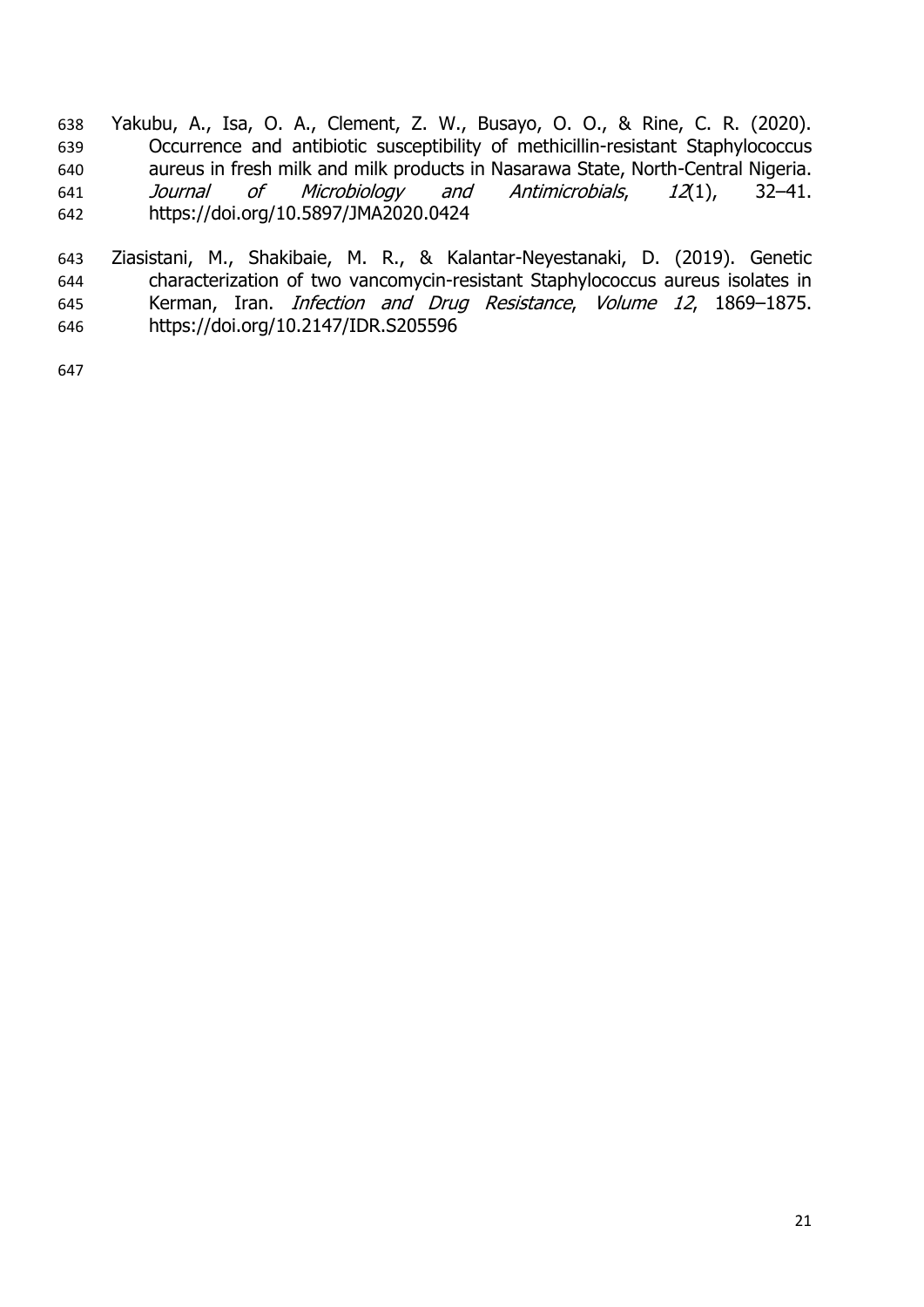# 648 Table 1. List of primers used in the study

| SI<br>No    |                                       |                                           | <b>Product</b><br>size (in | <b>PCR type</b> | <b>Annealing</b><br>temperature |  |
|-------------|---------------------------------------|-------------------------------------------|----------------------------|-----------------|---------------------------------|--|
|             | Gene<br>bp)<br><b>Primer sequence</b> |                                           |                            |                 |                                 |  |
| Ι           | Staphylococcus aureus identification  |                                           |                            |                 |                                 |  |
| 1)          | 23S rRNA                              | AGC GAG TCT GAA TAG GGC GTT T             | 894                        | Uniplex         | $60^{\circ}$ C                  |  |
|             |                                       | CCC ATC ACA GCT CAG CCT TAA C             |                            |                 |                                 |  |
| $_{\rm II}$ | <b>Amplification of mecA locus</b>    |                                           |                            |                 |                                 |  |
| 2)          | mecA                                  | AAA ATC GAT GGT AAA GGT TGG C             | 533                        | Uniplex         | $55^{\circ}$ C                  |  |
|             |                                       | AGT TCT GCA GTA CCG GAT TTG C             |                            |                 |                                 |  |
| III         | <b>Toxin genes</b>                    |                                           |                            |                 |                                 |  |
|             | pvl (lukS-PV;                         | ATC ATT AGG TAA AAT GTC TGG ACA TGA TCC A |                            | Uniplex         | $55^{\circ}$ C                  |  |
| 3)          | $luk$ F-PV $)$                        | GCA TCA AST GTA TTG GAT AGC AAA AGC       | 433                        |                 |                                 |  |
|             |                                       | TTGGAAACGGTTAAAACGAA                      |                            |                 |                                 |  |
| 4)          | sea                                   | GAA CCT TCC CAT CAA AAA CA                | 120                        |                 |                                 |  |
|             |                                       | TCG CAT CAA ACT GAC AAA CG                |                            |                 | $55^{\circ}$ C                  |  |
| 5)          | seb                                   | GCA GGT ACT CTA TAA GTG CC                | 478                        | multiplex 1     |                                 |  |
|             |                                       | GCA TAA AAG CTA GGA ATT T                 | 257                        |                 |                                 |  |
| 6)          | <b>Sec</b>                            | AAA TCG GAT TAA CAT TAT CC                |                            |                 |                                 |  |
| 7)          | sed                                   | CTA GTT TGG TAA TAT CTC CT                | 317                        |                 |                                 |  |
|             |                                       | TAA TGC TAT ATC TTA TAG GG                |                            |                 |                                 |  |
| 8)          | see                                   | CAA AGA AAT GCT TTA AGC AAT CTT AGG CCA C | 482                        |                 |                                 |  |
|             |                                       | CTT ACC GCC AAA GCT G                     |                            |                 |                                 |  |
|             |                                       | AAT TAT GTG AAT GCT CAA CCC GAT C         | 642                        |                 |                                 |  |
| 9)          | seg                                   | AAA CTT ATA TGG AAC AAA AGG TAC TAG TTC   |                            | multiplex 2     | $55^{\circ}$ C                  |  |
| 10)         | seh                                   | CAA TCA CAT CAT ATG CGA AAG CAG           | 375                        |                 |                                 |  |
|             |                                       | CAT CTA CCC AAA CAT TAG CAC C             |                            |                 |                                 |  |
| 11)         | sei                                   | CTC AAG GTG ATA TTG GTG TAG G             | 576                        |                 |                                 |  |
|             |                                       | AAA AAA CTT ACA GGC AGT CCA TCT C         |                            |                 |                                 |  |
| 12)         | tst                                   | ATG GCA GCA TCA GCT TGA TA                | 350                        | multiplex 3     | $55^{\circ}$ C                  |  |
|             |                                       | TTT CCA ATA ACC ACC CGT TT                |                            |                 |                                 |  |
| 13)         | eta                                   | CTA GTG CAT TTG TTA TTC AA                | 119                        |                 |                                 |  |
|             |                                       | TGC ATT GAC ACC ATA GTA CT                |                            |                 |                                 |  |
| 14)         | etb                                   | ACG GCT ATA TAC ATT CAA TT                | 200                        |                 |                                 |  |
|             |                                       | TCC ATC GAT AAT ATA CCT AA                |                            |                 |                                 |  |
| IV          | <b>Biofilm-associated genes</b>       |                                           |                            |                 |                                 |  |
|             |                                       | ACACTTGCTGGCGCAGTCAA                      |                            | Uniplex         | 49°C                            |  |
| 15)         | icaA                                  | <b>TCTGGAACCAACATCCAACA</b>               | 188                        |                 |                                 |  |
| 16)         | icaD                                  | ATG GTC AAG CCC AGA CAG AG                | 198                        | Uniplex         | 49°C                            |  |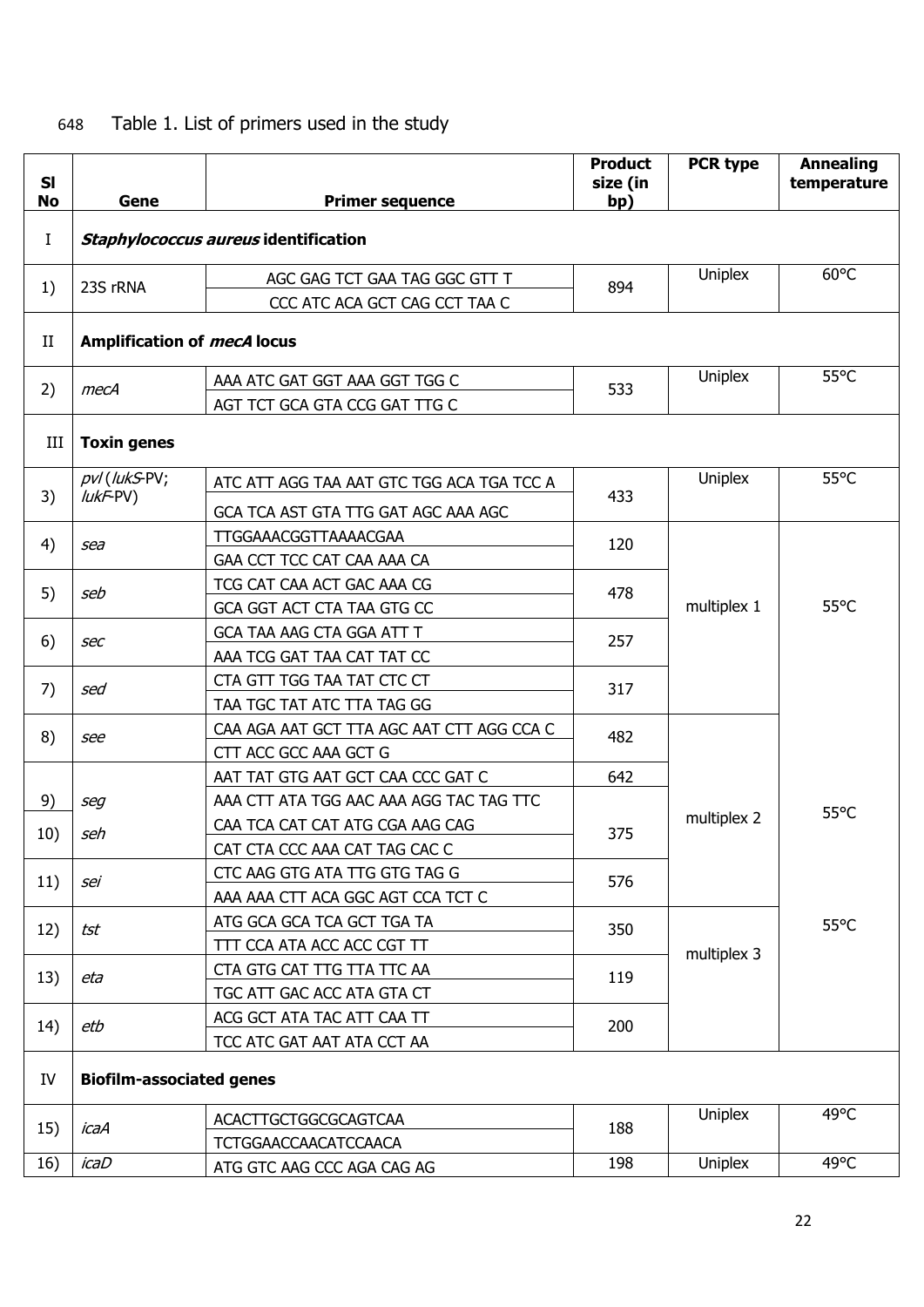|              |                                       | AGT ATT TTC AAT GTT TAA AGC AA        |          |             |                |
|--------------|---------------------------------------|---------------------------------------|----------|-------------|----------------|
| 17)          | icaB                                  | AGA ATC GTG AAG TAT AGA AAA TT        | 880      | Uniplex     | $52^{\circ}$ C |
|              |                                       | TCT AAT CTT TTT CAT GGA ATC CGT       |          |             |                |
| 18)          | icaC                                  | ATG GGA CGG ATT CCA TGA AAA AGA       | 1066     | Uniplex     | $50^{\circ}$ C |
|              |                                       | TAA TAA GCA TTA ATG TTC AAT T         |          |             |                |
| 19)          | ClfA                                  | ATT GGC GTG GCT TCA GTG CT            | 292      |             |                |
|              |                                       | CGT TTC TTC CGT AGT TGC ATT TG        |          |             |                |
| 20)          | fib                                   | CTA CAA CTA CAA TTG CCG TCA ACA G     | 405      | multiplex 4 | $55^{\circ}$ C |
|              |                                       | GCT CTT GTA AGA CCA TTT TCT TCA C     |          |             |                |
| 21)          | $f$ n $b$ $B$                         | GTA ACA GCT AAT GGT CGA ATT GAT ACT   | 524      |             |                |
|              |                                       | CAA GTT CGA TAG GAG TAC TAT GTT C     |          |             |                |
| 22)          | clfB                                  | CAC TTA CTT TAC CGC TAC TTT C         | 968      |             | $57^{\circ}$ C |
|              |                                       | AAC GAG CAA TAC CAC TAC AAC AG        |          | Uniplex     |                |
| $\mathsf{V}$ | <b>SCCmectyping</b>                   |                                       |          |             |                |
|              |                                       |                                       |          |             |                |
| 23)          | CIF <sub>F2</sub>                     | TTC GAG TTG CTG ATG AAG AAG G         | 495      |             |                |
|              | CIF <sub>R2</sub>                     | ATT TAC CAC AAG GAC TAC CAG C         |          |             | 53°C           |
|              | ccrC F2                               | GTA CTC GTT ACA ATG TTT GG            |          |             |                |
| 24)          | ccrC R2                               | ATA ATG GCT TCA TGC TTC AC            | 449      |             |                |
|              | <b>RIF5 F10</b>                       | TTC TTA AGT ACA CGC TGA ATC G         |          |             |                |
| 25)          | <b>RIF5 F13</b>                       | ATG GAG ATG AAT TAC AAG GG            | 414      |             |                |
|              | SCCmec VJ1F                           | TTC TCC ATT CTT GTT CAT CC            |          | multiplex 5 |                |
| 26)          | SCCmec VJ1R                           | AGA GAC TAC TGA CTT AAG TGG           | 377      |             |                |
|              | dcs F <sub>2</sub>                    | <b>CATCCATATGATAGCTTGGTC</b>          |          |             |                |
| 27)          | dcs R1                                | CTA AAT CAT AGC CAT GAC CG            | 342      |             |                |
|              | ccrB2 F2                              | AGT TTC TCA GAA TTC GAA CG            |          |             |                |
| 28)          | ccrB2 R2                              | CCG ATA TAG AAW GGG TTA GC            | 311      |             |                |
|              | kdp F1                                | AAT CAT GTG CCA TTG GTG ATG           | 284      |             |                |
| 29)          | kdp R1                                | CGA ATG AAG TGA AAG AAA GTG G         |          |             |                |
|              | SCCmec III J1F                        | CAT TTG TGA AAC ACA GTA CG            |          |             |                |
| 30)          | SCCmec III J1R                        | GTT ATT GAG ACT CCT AAA GC            | 243      |             |                |
| 31)          | mec I P2                              | ATC AAG ACT TGC ATT CAG GC            | 209      |             |                |
|              | mec I P3                              | GCG GTT TCA ATT CAC TTG TC            |          |             |                |
| 32)          | mecA P4                               | TCC AGA TTA CAA CTT CCC AGG           | 162      |             |                |
|              | mecA P7                               | CCA CTT CAT ATC TTG TAA CG            |          |             |                |
| VI           | Staphylococcal protein A (spa) typing |                                       |          |             |                |
|              |                                       |                                       |          |             |                |
| 33)          | $spa-113f$                            | TAA AGA CGA TCC TTC GGT GAG C         | Variable |             | $55^{\circ}$ C |
|              | $spa$ -1514r                          | CAG CAG TAG TGC CGT TTG CTT           |          | Uniplex     |                |
| VII          |                                       | Accessory gene regulator (agr) typing |          |             |                |
| 34)          | Pan                                   | ATG CAC ATG GTG CAC ATG C             | ---      |             |                |
| 35)          | agr1                                  | GTC ACA AGT ACT ATA AGC TGC GAT       | 441      |             |                |